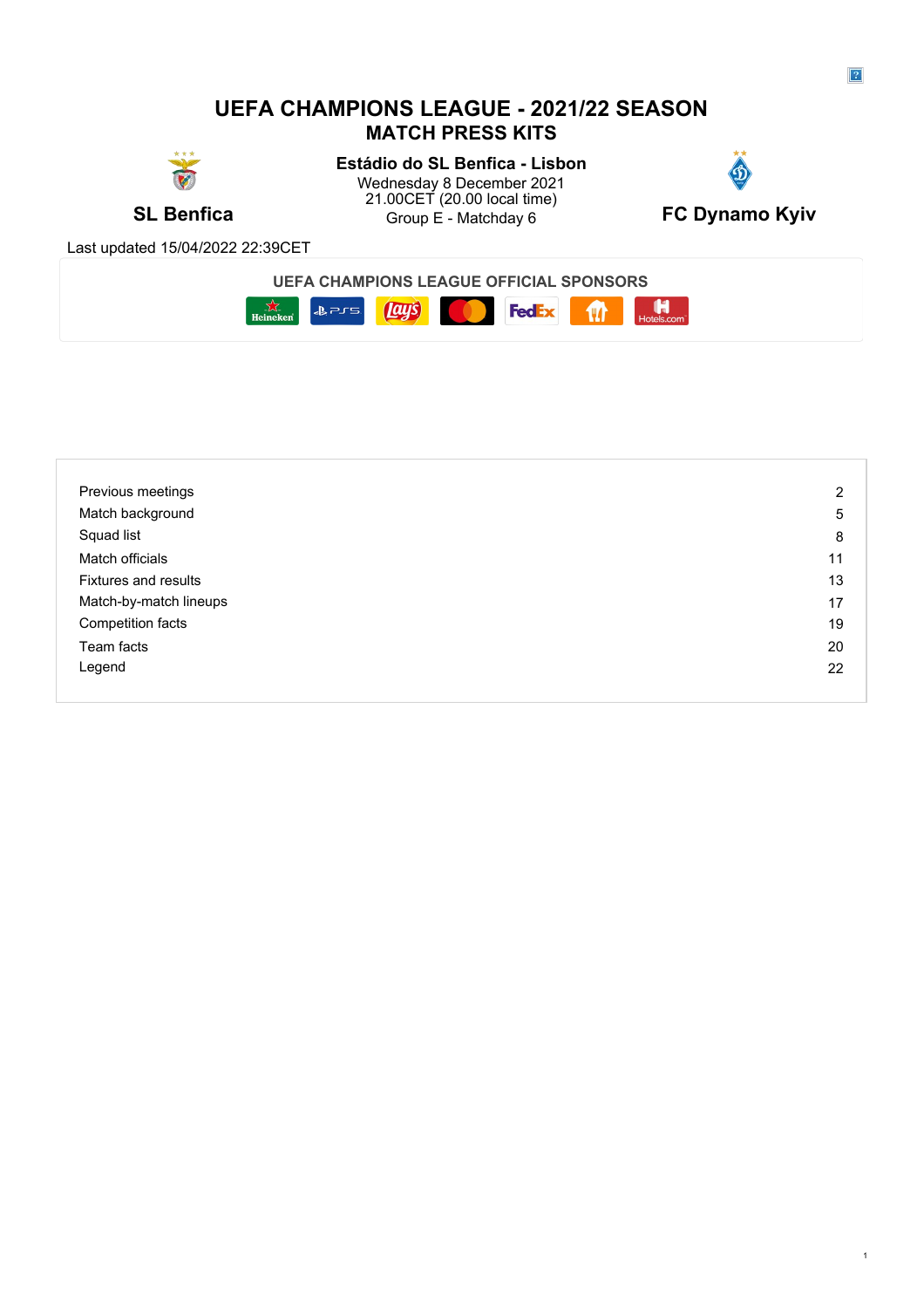# **Previous meetings**

# **Head to Head**

# **UEFA Champions League**

| <b>Date</b> | <b>Stage</b> | Match                                          | Result | Venue | <b>Goalscorers</b> |
|-------------|--------------|------------------------------------------------|--------|-------|--------------------|
| 14/09/2021  | GS           | $T \cap D_{11}$<br>-C Dynamo Kyiv - SL Benfica | (J-()  | Kviv  |                    |

# **UEFA Champions League**

| <b>Date</b> | <b>Stage</b> | <b>Match</b>                       | Result  | Venue  | <b>Goalscorers</b>     |
|-------------|--------------|------------------------------------|---------|--------|------------------------|
| 01/11/2016  |              | <b>SL Benfica</b> - FC Dynamo Kyiv | 1-C     | .isbon | Salvio 45+2 (P)        |
| 19/10/2016  |              | FC Dynamo Kyiv - SL Benfica        | $0 - 2$ | Kyiv   | Salvio 9 (P), Cervi 55 |

# **European Champions Clubs' Cup**

| Date | <b>Stage</b> | Match                                            | <b>Result</b> | <b>Venue</b> | <b>Goalscorers</b>                       |
|------|--------------|--------------------------------------------------|---------------|--------------|------------------------------------------|
|      |              | 01/04/1992 R3 (GS) SL Benfica - FC Dynamo Kyiv   | $5-0$         | Lisbon       | Brito 25, 62, Isaías<br>70, Yuran 82, 86 |
|      |              | $27/11/1991$ R3 (GS) FC Dynamo Kyiv - SL Benfica | 1-0           | Kviv         | Salenko 31                               |

|                                                          |  | Home |  | Awav |  | Final |  |  | <b>Total</b> |                                               |  |
|----------------------------------------------------------|--|------|--|------|--|-------|--|--|--------------|-----------------------------------------------|--|
|                                                          |  |      |  |      |  |       |  |  |              | Pid W D L Pid W D L Pid W D L Pid W D L GF GA |  |
| <b>SL Benfica</b>                                        |  |      |  |      |  |       |  |  |              | 2 2 0 0 3 1 1 1 0 0 0 0 5 3 1 1 8 1           |  |
| FC Dynamo Kyiv                                           |  |      |  |      |  |       |  |  |              | 3 1 1 1 1 2 0 0 2 0 0 0 0 0 5 1 1 3 1 8       |  |
| SL Benfica - Record versus clubs from opponents' country |  |      |  |      |  |       |  |  |              |                                               |  |

# **UEFA Europa League**

| <b>Date</b> | <b>Stage</b> | <b>Match</b>                               | <b>Result</b>       | <b>Venue</b> | <b>Goalscorers</b>                                                                                    |
|-------------|--------------|--------------------------------------------|---------------------|--------------|-------------------------------------------------------------------------------------------------------|
| 27/02/2020  | R32          | SL Benfica - FC Shakhtar<br><b>Donetsk</b> | $3 - 3$<br>agg: 4-5 | Lisbon       | Pizzi 9, Rúben Dias<br>36, Rafa Silva 47;<br>Rúben Dias 12 (og),<br>Stepanenko 49, Alan<br>Patrick 71 |
| 20/02/2020  | R32          | FC Shakhtar Donetsk - SL<br>Benfica        | $2 - 1$             | Kharkiv      | Alan Patrick 56,<br>Kovalenko 72; Pizzi<br>67(P)                                                      |

# **UEFA Europa League**

| <b>Date</b> | <b>Stage</b>   | <b>Match</b>                           | <b>Result</b>       | Venue   | <b>Goalscorers</b>                                       |
|-------------|----------------|----------------------------------------|---------------------|---------|----------------------------------------------------------|
| 27/08/2009  | P <sub>O</sub> | FC Vorskla Poltava - SL Benfica        | $2 - 1$<br>agg: 2-5 | Poltava | Sachko 48, Yesin 74;<br>Saviola 59                       |
| 20/08/2009  | PΟ             | <b>SL Benfica</b> - FC Vorskla Poltava | $4 - 0$             | ∟isbon  | Di María 31, Cardozo<br>55 (P), Saviola 57,<br>Weldon 77 |

# **UEFA Cup**

| <b>Date</b> | Stage        | <b>Match</b>                                | Result | Venue   | Goalscorers |
|-------------|--------------|---------------------------------------------|--------|---------|-------------|
| 18/12/2008  | $\cap$<br>55 | <b>FC Metalist Kharkiv</b><br>SL<br>Benfica | U-     | Lisbon. | ੁੰ Rykun 8ੌ |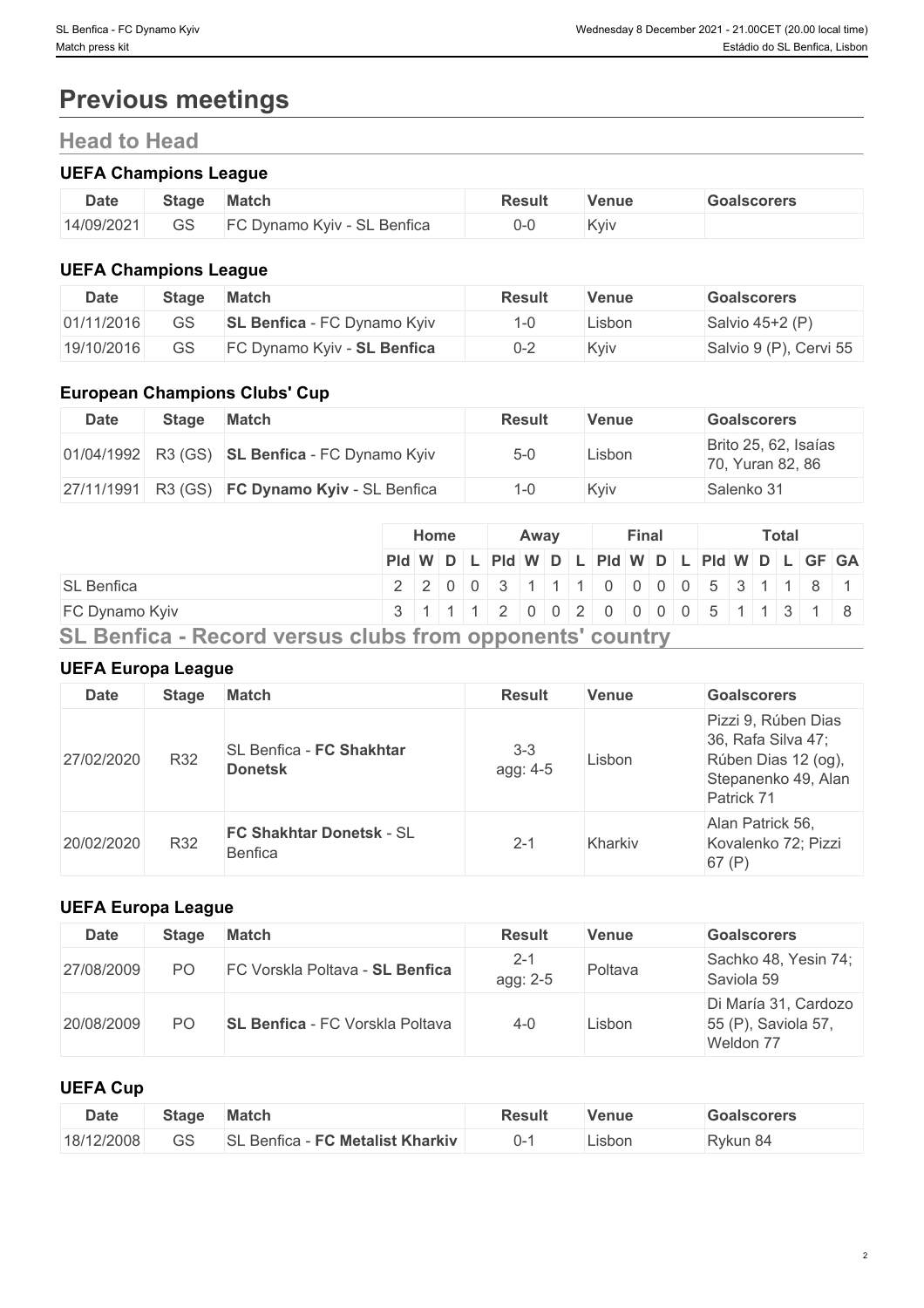# **UEFA Champions League**

| <b>Date</b> | <b>Stage</b> | <b>Match</b>                                      | <b>Result</b>             | Venue          | <b>Goalscorers</b>                 |
|-------------|--------------|---------------------------------------------------|---------------------------|----------------|------------------------------------|
| 04/12/2007  | GS           | <b>FC Shakhtar Donetsk - SL</b><br><b>Benfica</b> | $\sim$<br>$-$<br><u>_</u> | <b>Donetsk</b> | Lucarelli 30 (P);<br>Cardozo 6, 22 |
| 03/10/2007  | GS           | SL Benfica - FC Shakhtar<br><b>Donetsk</b>        | 0-1                       | Lisbon         | Jádson 42                          |

# **European Champions Clubs' Cup**

| <b>Date</b> | <b>Stage</b> | <b>Match</b>                  | Result              | Venue          | Goalscorers                |
|-------------|--------------|-------------------------------|---------------------|----------------|----------------------------|
| 21/03/1990  |              | FC Dnipro - SL Benfica        | $0 - 3$<br>agg: 0-4 | Dnipropetrovsk | Lima 55, 60, Ricardo<br>86 |
| 07/03/1990  |              | <b>SL Benfica - FC Dnipro</b> | 1-0                 | .isbon         | Magnusson 8                |

# **FC Dynamo Kyiv - Record versus clubs from opponents' country**

# **UEFA Europa League**

| Date       | <b>Stage</b> | <b>Match</b>                 | <b>Result</b>     | Venue   | <b>Goalscorers</b>                                 |
|------------|--------------|------------------------------|-------------------|---------|----------------------------------------------------|
| 24/08/2017 | PО           | FC Dynamo Kyiv - CS Marítimo | $3-1$<br>agg: 3-1 | Kyiv    | Garmash 33,<br>Morozyuk 35,<br>González 61; Sen 68 |
| 17/08/2017 | PО           | CS Marítimo - FC Dynamo Kyiv | $0 - 0$           | Funchal |                                                    |

# **UEFA Champions League**

| Date       | <b>Stage</b> | <b>Match</b>              | <b>Result</b> | Venue | <b>Goalscorers</b>                          |
|------------|--------------|---------------------------|---------------|-------|---------------------------------------------|
| 24/11/2015 | GS           | FC Porto - FC Dynamo Kyiv | $0 - 2$       | Porto | Yarmolenko 35 (P),<br>González 64           |
| 16/09/2015 | GS           | FC Dynamo Kyiv - FC Porto | $2 - 2$       | Kyiv  | Gusev 20, Buyalskiy<br>89; Aboubakar 23, 81 |

# **UEFA Europa League**

| <b>Date</b> | <b>Stage</b> | Match                              | <b>Result</b> | <b>Venue</b>  | <b>Goalscorers</b>                           |
|-------------|--------------|------------------------------------|---------------|---------------|----------------------------------------------|
| 27/11/2014  | GS           | <b>FC Dynamo Kyiv - Rio Ave FC</b> | $2 - 0$       | Kyiv          | Lens 53, Miguel<br>Veloso 78                 |
| 18/09/2014  | GS           | Rio Ave FC - FC Dynamo Kyiv        | $0 - 3$       | Vila do Conde | Yarmolenko 20,<br>Belhanda 25, Kravets<br>70 |

# **UEFA Champions League**

| <b>Date</b> | <b>Stage</b> | Match                            | <b>Result</b> | <b>Venue</b> | <b>Goalscorers</b>                                   |
|-------------|--------------|----------------------------------|---------------|--------------|------------------------------------------------------|
| 06/11/2012  | GS           | FC Dynamo Kyiv - FC Porto        | $0 - 0$       | Kyiv         |                                                      |
| 24/10/2012  | GS           | <b>FC Porto</b> - FC Dynamo Kyiv | $3 - 2$       | Porto        | Varela 15, Martínez<br>36, 78; Gusev 21,<br>Ideye 72 |

# **UEFA Europa League**

| <b>Date</b> | <b>Stage</b> | <b>Match</b>                     | <b>Result</b>               | <b>Venue</b> | <b>Goalscorers</b>             |
|-------------|--------------|----------------------------------|-----------------------------|--------------|--------------------------------|
| 14/04/2011  | QF           | <b>SC Braga</b> - FC Dynamo Kyiv | $0 - 0$<br>$1-1$ ag<br>agg: | <b>Braga</b> |                                |
| 07/04/2011  | QF           | FC Dynamo Kyiv - SC Braga        | ı —                         | Kyiv         | Yarmolenko 6; Gusev<br>13 (og) |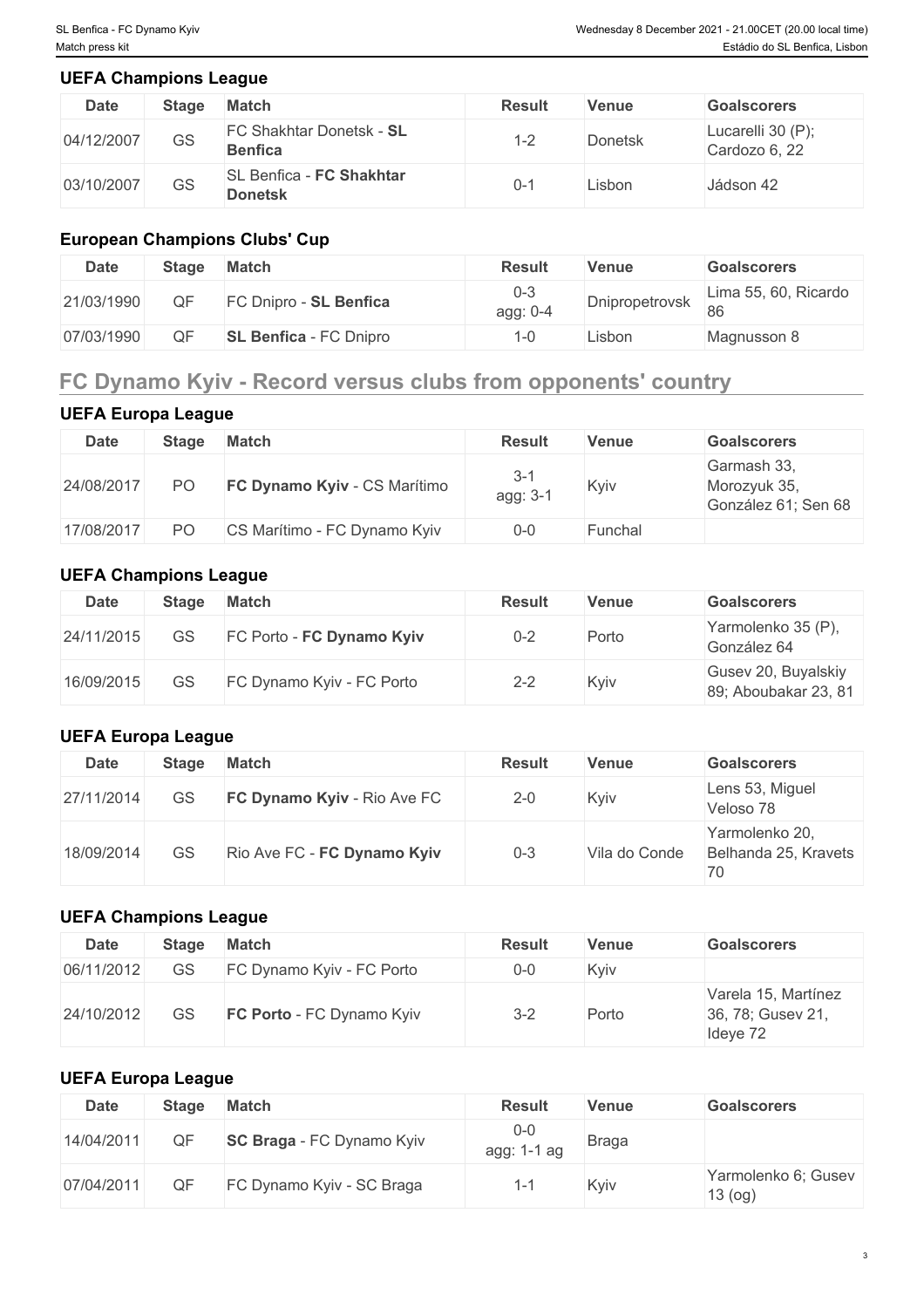# **UEFA Champions League**

| <b>Date</b> | <b>Stage</b> | <b>Match</b>              | <b>Result</b> | Venue | <b>Goalscorers</b>                                    |
|-------------|--------------|---------------------------|---------------|-------|-------------------------------------------------------|
| 05/11/2008  | GS           | FC Dynamo Kyiv - FC Porto | $1 - 2$       | Kyiv  | Milevskiy 21; Rolando<br>69, Lucho González<br>$90+2$ |
| 21/10/2008  | GS           | FC Porto - FC Dynamo Kyiv | 0-1           | Porto | Aliyev 27                                             |

# **UEFA Champions League**

| Date       | <b>Stage</b> | <b>Match</b>                                          | <b>Result</b> | Venue  | <b>Goalscorers</b>                               |
|------------|--------------|-------------------------------------------------------|---------------|--------|--------------------------------------------------|
| 12/12/2007 | GS           | Sporting Clube de Portugal - FC<br>Dynamo Kyiv        | $3 - 0$       | ∟isbon | Polga 35 (P), João<br>Moutinho 67, Liedson<br>88 |
| 02/10/2007 | GS           | FC Dynamo Kyiv - Sporting<br><b>Clube de Portugal</b> | $1 - 2$       | Kyiv   | Vaschuk 28; Tonel<br>14, Polga 38                |

# **UEFA Champions League**

| Date       | Stage           | <b>Match</b>                        | <b>Result</b> | Venue | <b>Goalscorers</b>                         |
|------------|-----------------|-------------------------------------|---------------|-------|--------------------------------------------|
| 30/10/2001 | GS <sub>1</sub> | <b>FC Dynamo Kyiv - Boavista FC</b> |               | Kviv  | Melashchenko 49                            |
| 19/09/2001 | GS <sup>-</sup> | Boavista FC - FC Dynamo Kyiv        | $3-1$         | Porto | Sánchez 4, Silva 11,<br>Duda 30; Ghioane 5 |

# **European Champions Clubs' Cup**

| Date       | <b>Stage</b> | <b>Match</b>              | <b>Result</b>         | Venue | <b>Goalscorers</b>                       |
|------------|--------------|---------------------------|-----------------------|-------|------------------------------------------|
| 22/04/1987 |              | FC Dynamo Kyiv - FC Porto | $1 - 2$<br>agg: $2-4$ | Kyiv  | Mykhailychenko 11;<br>Santos 3, Gomes 10 |
| 08/04/1987 |              | FC Porto - FC Dynamo Kyiv | $2 - 1$               | Porto | Futre 49, Andre 57<br>(P); Yakovenko 73  |

|                   | Home                                          | Away |  | <b>Final</b> | Total |  |  |  |  |  |  |
|-------------------|-----------------------------------------------|------|--|--------------|-------|--|--|--|--|--|--|
|                   | Pid W D L Pid W D L Pid W D L Pid W D L GF GA |      |  |              |       |  |  |  |  |  |  |
| <b>SL Benfica</b> | 7 4 1 2 7 3 1 3 0 0 0 0 14 7 2 5 23 11        |      |  |              |       |  |  |  |  |  |  |
| FC Dynamo Kyiv    | $12$ 4 4 4 11 3 2 6 0 0 0 0 23 7 6 10 23 29   |      |  |              |       |  |  |  |  |  |  |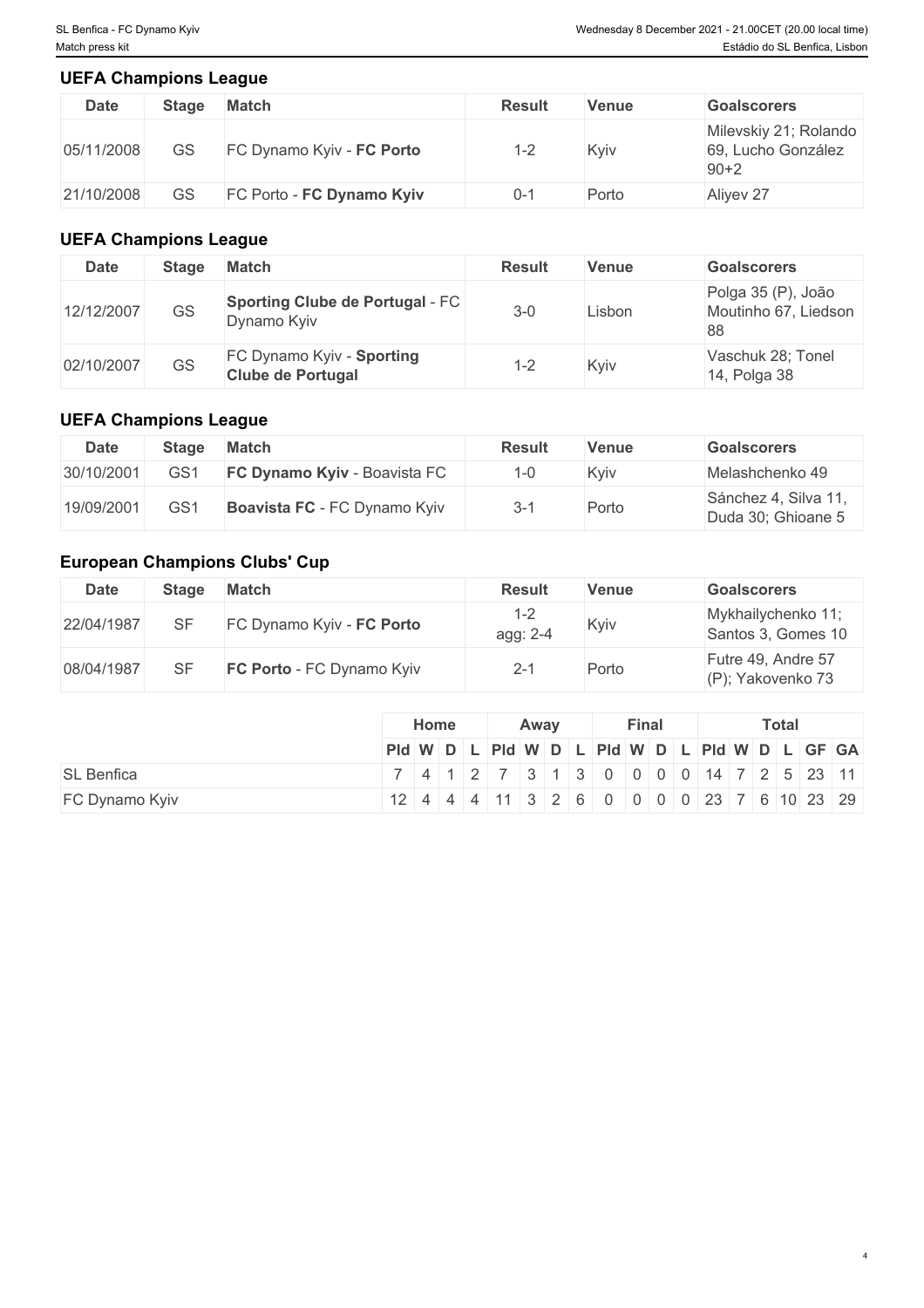# **Match background**

Benfica welcome eliminated Dynamo Kyiv to Lisbon needing a victory to keep alive their hopes of snatching second place in Group E.

• The teams shared a goalless draw in Ukraine on Matchday 1, Dynamo's only point in the section; Benfica are third on five points, two behind second-placed Barcelona.

• The Portuguese club must therefore win and hope Barcelona do not do likewise at section winners Bayern München in the other Matchday 6 fixture. Dynamo are confirmed in fourth place.

#### **Previous meetings**

• The teams were paired in the 2016/17 group stage, Benfica winning 2-0 in Kyiv on Matchday 3 thanks to goals from Eduardo Salvio (9pen) and Franco Cervi (55) before Salvio (45+2) scored the only goal in Lisbon, again from the spot. Those six points helped the Eagles finish second to Napoli in Group B on eight points, with Dynamo eliminated in fourth place on five. behind and Convertistic control of the URFA European of the third qualifying pund, where they wore a state interesting<br> **Matical behind Leipzig and Lyon metallity** to Lisbon needing a vidory to keep alive their hopes of sn

• The sides also met in the 1991/92 European Cup group stage when Dynamo won 1-0 at home, Oleh Salenko getting the only goal for Anatoliy Puzach's team. Sven-Göran Eriksson's Benfica emphatically turned the tables in the return, Brito and Sergei Yuran both scoring twice in a 5-0 win.

# **Form guide**

#### **Benfica**

• Third in the Portuguese Liga in 2020/21, nine points adrift of champions Sporting CP, the most recent of Benfica's 15 UEFA Champions League group stage campaigns came in 2019/20 – their tenth in succession.

• Two seasons ago Benfica bowed out after the group stage for the third year running, finishing third in their section aggregate to Shakhtar Donetsk in the UEFA Europa League round of 32.

attempts.

• Benfica began their 2021/22 European campaign in the third qualifying round, where they won 2-0 both away and at home against Spartak Moskva. They then edged out PSV Eindhoven in the play-offs (2-1 h, 0-0 a) in a repeat of the 1988 European Cup final.

et handca - πchocome syve - "Was the tenth time Benfica had failed to reach the tenth time Benfica we down the state and failed to reach the tenth time Benfica we content the Benfica we down elemented Dynamo Kyiv to Lisbo **EVER SECT COMPROME CONTINUEFAT CONTINUEFAT CONTINUEFAT CONTINUES TO THE CONTINUES CONTINUES TO THE CONTINUES CONTINUES CONTINUES TO THE CONTINUES CONTINUES TO THE CONTINUES CONTINUES TO THE CONTINUES CONTINUES TO THE CONT** qualifying round. They went on to finish second in their UEFA Europa League section behind Rangers before losing 4- 3 on aggregate to Arsenal in the round of 32, a 1-1 draw in Rome preceding a 3-2 loss in Piraeus with both games played at neutral venues. losing to the method on Match and Service Control on Match and Service Control on Match and Service Control on Match and Service Control on Match and Service Control on Match and Service Control on Match and Service Contro -Third in the second is optimized to in this<br>line theories shared in goodines dow in Usining on Mathrida T. Dynamics (1-2 a, 3-3 h). The protogone of the first theories when the cond-leg draw in the cond-leg draw in the co in the draw filted of the three terms of the three continues in fourth place.<br>
• The learns were pared in the 2018+7 group single mentios working 2.0 in Kylon Mathriday 3 flavins layost form<br>
• The learns were pared in the Eduatio Sakelong and the macrosof explored station (452) accords the only pain future). These in Crosoft Crist<br>Characters and the four of the Crist Crist Crist Crist Crist Crist Crist Crist Crist Crist Crist Crist Crist<br>Th nultrianate on the first station and the matter of the matter of the matter of the matter of the matter of the matter of the matter of the matter of the matter of the matter of the UEFA Champions Inc. Section 1.0 and the V • This labor provides tigan in 202022 (i.me points addrif of champions sporting (2P). Ite movies that is the forest time by the provide space for the movies apple for the first egong stage in the matter and the first time

• The Portuguese side were unbeaten in nine European games in Lisbon (W7 D2), and had won four in a row, before League is their only other defeat in 16 European matches at their own stadium (W10 D4).

• The Lisbon giants have reached seven European Cup finals, winning the trophy in 1961 and 1962 but losing on their five subsequent appearances, most recently against AC Milan in 1990.

• Before Matchday 1, Benfica had last faced Ukrainian opponents in that 2019/20 UEFA Europa League round of 32, Ukrainian visitors W4 D1 L2.

#### **Dynamo**

succession.

• Last season was the first time Dynamo had featured in the group stage since 2016/17, the Kyiv club finishing behind Hungarian club on Matchday 6 securing third place.

League round of 32 (1-1 h, 1-0 a) but then lost to eventual winners Villarreal in the round of 16 (0-2 h, 0-2 a).

• The win at Club Brugge last season is one of only two in Dynamo's last 14 European away games (D4 L8).

• Mircea Lucescu guided Dynamo to their first league title since 2016 in 2020/21, a domestic cup triumph giving the club a first Ukrainian double since 2014/15 and a ninth overall.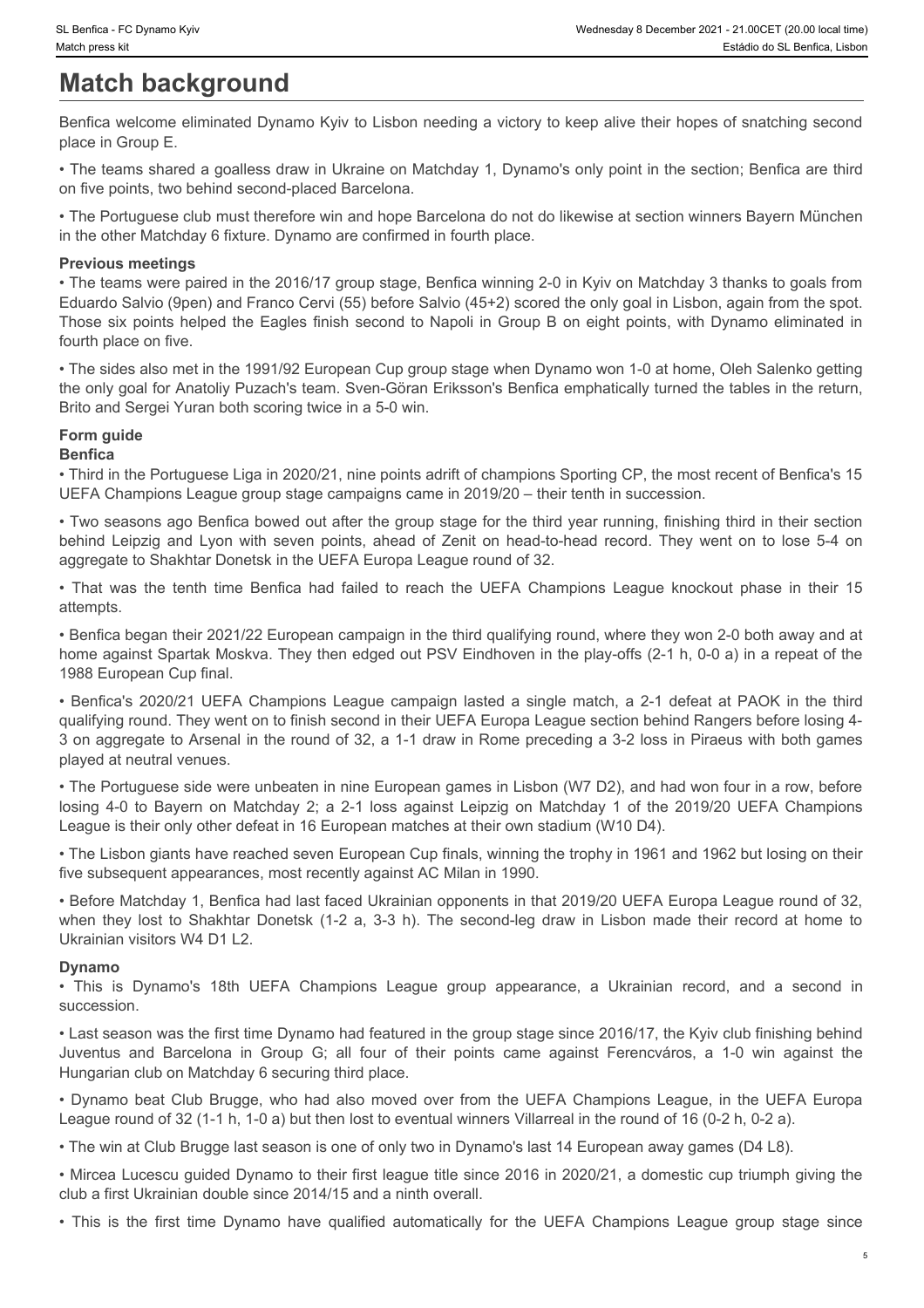#### 2016/17.

• Dynamo have played 23 games against Portuguese sides with the record W7 D6 L10 (W3 D2 L6 in Portugal). Their last contests before this season came in the 2017/18 UEFA Europa League play-offs, a 3-1 aggregate win against Marítimo (0-0 a, 3-1 h). • Yaremchuk's Dynamo Racemchuk's Dames against Portuguese sides with the record W7 D6 L10 (W3 D2 L6 in Portugal). Their<br>• Dynamo have played 23 games against Portuguese sides with the record W7 D6 L10 (W3 D2 L6 in Portugal • Rofligo Findo are played for Ukrainian side Olexandriya in 2016/11, the 2017/18 UEFA Champions I each played Passen cannot are played 23 games against Portuguese sides with the record W7 D6 L10 (W3 D2 L6 in Portugal). Th

#### **Links and trivia**

• Benfica's Roman Yaremchuk came through the Dynamo academy, which he joined in 2007. He made nine league appearances for his home-town club in 2016/17 but failed to score.

Shepeliev, Denys Garmash and Oleksandr Tymchyk.

competitions.

• Rodrigo Pinho was a second-half substitute in Marítimo's 0-0 draw at home to Dynamo in the 2017/18 UEFA Europa League play-off first leg; Serhiy Sydorchuk, Denys Garmash, Vitaliy Buyalskiy, Volodymyr Shepeliev and substitute Viktor Tsygankov all played for the Ukrainian club.

• Nicolás Otamendi was in the Porto side that took four points off Dynamo in the 2012/13 UEFA Champions League group stage (3-2 h, 0-0 a) and also started both legs as Manchester City beat the Ukrainian club in the 2015/16 round of 16 (3-1 a, 0-0 h).

• A Jan Vertonghen goal earned Ajax a 1-1 draw at Dynamo in the 2010/11 UEFA Champions League play-off first leg, a game in which Garmash was sent off for two bookable offences. Vertongen also played in Ajax's 2-1 second-leg victory.

September 2020; Dynamo right-back Tymchyk set up one of the home side's goals.

#### • International team-mates:

• Boother in Coyanna spy<br>• Westerstand Republic Score against Portuguese sides with the record W7 D6 L10 (W3 D2 L6 in Portugal). Their<br>• Dynamo have played 23 games against Portuguese sides with the record W7 D6 L10 (W3 D2 Roman Yaremchuk & Serbiy Sydorchuk & Serhiy Sydorchuk, Witaliy Buyalskiy, Viktor Tsygankov, Vistaba os Elernica Units<br>
2016/17.<br>
Elernica Northern Develope 23 games against Portuguese aldes with the record W7 D6 L10 (W3 D2 The terms are options for the content of the content of the method of the formula is the content of the content of the content of the content of the content of the content of the content of the content of the content of th Zabarnyi, Oleksandr Syrota, Artem Besedin, Denys Garmash, Artem Shabanov (Ukraine) League player first sig Sowny Syordardu. Cleary Garmash, Vitaly Buyelasy, Votodyny: Shepsilev and substitute and the Noton Costa was velocited Convention since the Noton Costa was velocited to the Distribution of the 2012/ grouss-tising c 21, 0, 0, 0 a) and also started both legs as Marchester City beat the University mode is the A01516 round<br>of 16 (3-1, a.0 Velocinglen prod days a 1-1 doce at Dynamo in the 201011: UEFA Charmoins than a 2-0

#### **Latest news**

#### **Benfica**

• Benfica's four-match unbeaten run in all competitions (W3 D1) was ended by Friday's 3-1 home defeat by Lisbon rivals Sporting CP in the Portuguese Liga; that was only their second loss in nine games, the other the 5-2 defeat at Bayern on Matchday 4 (W4 D3).

• That was the Eagles' second loss in three home league games, as many as in the previous 23 (W18 D3).

• Benfica have won ten of their 13 Portuguese Liga games this season (D1 L2).

• Benfica's run of seven straight wins in their first seven league matches this season was the club's joint best start, matching Sven-Göran Eriksson's team in 1982/83.

• Darwin Núñez is Benfica's top scorer this season with 11 goals in all competitions.

• The Eagles will travel to Porto in the last 16 of the Portuguese Cup on 22 December.

• Nemanja Radonjić has not played since limping off with a muscle injury during a 4-1 Portuguese Cup win at home to Paços de Ferreira on 19 November.

• Diogo Gonçalves, whose last appearance came as a substitute in the 6-1 win at home to Braga on 7 November, has been sidelined by a muscle problem.

• Lucas Veríssimo sustained a cruciate knee injury against Braga and has undergone an operation that is expected to keep him out for the rest of the season.

• Rodrigo Pinho is also unlikely to play again in 2021/22 having also suffered a cruciate knee injury.

associates casting ballots in the club's biggest ever poll.

#### **Dynamo**

scoring twice – his first league goals since 28 November 2020 – and Viktor Tsygankov once.

• On 27 November Dynamo were 2-0 winners at Minaj courtesy of Tsygankov's penalty and an added-time Mykola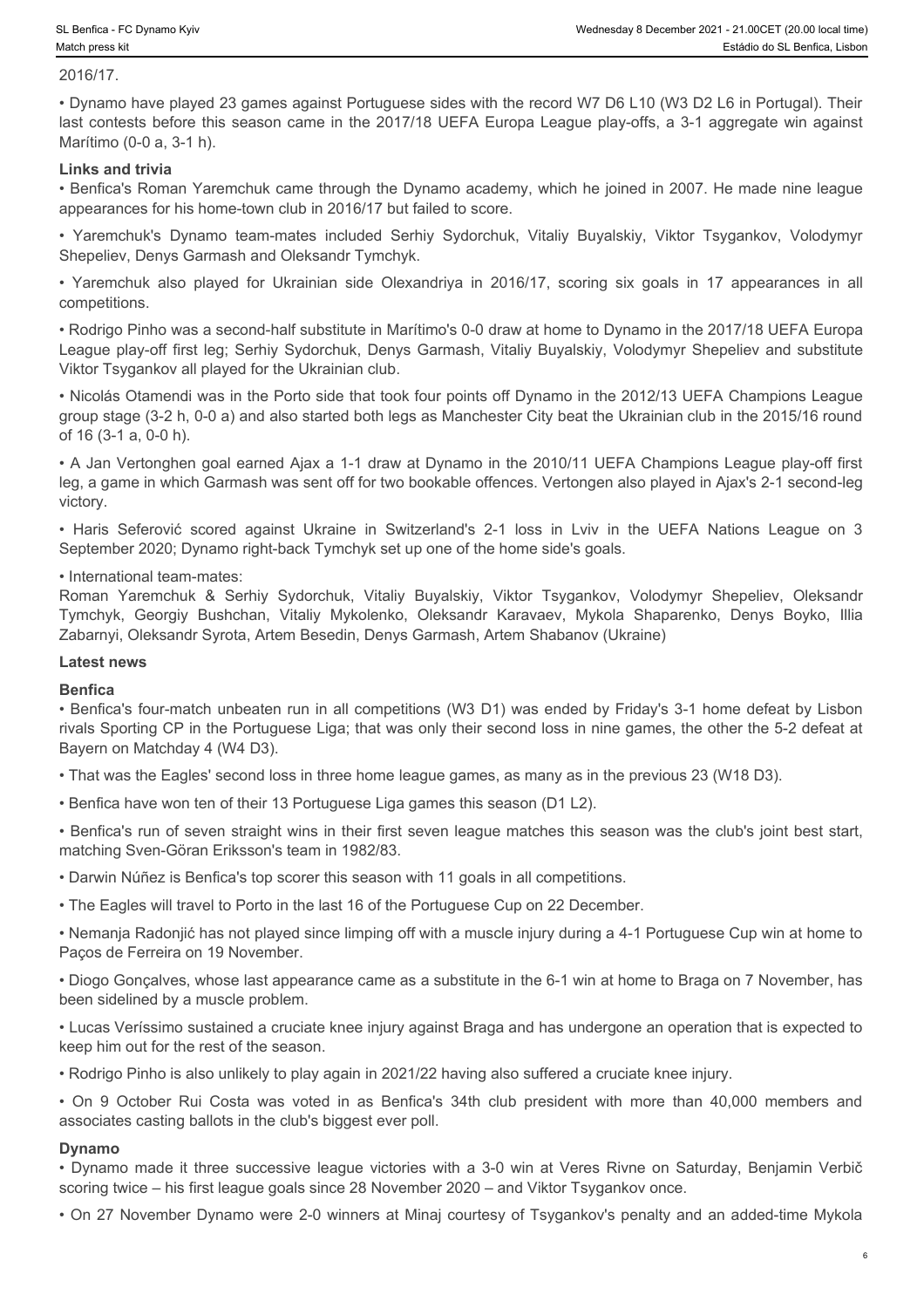7

Shaparenko goal.

• Tsygankov has now found the net in nine of his last 13 league fixtures, scoring ten goals in total. He has 11 goals in this season's Ukrainian Premier League, five of them penalties, and is the second highest scorer behind Dnipro-1's Artem Dovbyk.

• Denys Garmash, who scored Dynamo's first European goal this season against Bayern on Matchday 5, also has seven league goals in 2021/22 – his most productive campaign since hitting nine in 2016/17.

• Dynamo suffered their first league defeat of the season on 6 November, losing 2-1 at home to Vorskla Poltava; that ended their 30-match unbeaten run in the Ukrainian Premier League and was their first league loss since a 3-0 home defeat by Shakhtar on 8 November 2020.

• Vitinho scored his first goal for Dynamo against Vorskla, adding a double in the 6-1 defeat of Chornomorets in the following fixture on 19 November.

September, first with a heart problem and then due to illness; he marked his first game since 8 August with his first goal for Dynamo.

• The Kyiv club drew 0-0 with Shakhtar Donetsk on 3 October – their sixth successive clean sheet in the league – but have conceded in four of their last seven league games.

**Summer Summer Symmer Symmer Symmer Symmer Summer Summer Summer Summer Summer Shaper Shaper Shaper Shaper Shaper Shaper Shaper Summer Search Conductions Bummer Search Conductions Summer Search returned as a substitute agai** • A 3-2 victory at Mariupol on 30 October was the first time Dynamo had conceded more than one goal in 27 league matches, since a 2-2 draw at home to Kolos Kovalivka on 12 December 2020. They conceded twice again in their next game against Vorskla. • Demeno for the matter of the light of the light of the state of the Blance of the Ukrainian Cup (wavest of Control on the Ukrainian Cup Cup of the Ukrainian Cup of the Ukrainian Cup of the Ukrainian Cup of the Ukrainian

• Dynamo suffered their first defeat of the season on 22 September, losing 3-0 to Shakhtar in the Ukrainian Super Cup. Their only other losses prior to losing to Vorskla had come in the UEFA Champions League.

Shabanov scoring their first goals of the season.

• Centre-back Denys Popov has not been included in Dynamo's UEFA Champions League squad having suffered a cruciate ligament injury on 1 August.

• Another centre-back, Mykyta Burda, has returned to training after rupturing his Achilles tendon in September 2020; his last competitive game for Dynamo was on 16 July 2020.

• Artem Besedin has not played since suffering a knee injury in extra time during Ukraine's 2-1 defeat of Sweden in the UEFA EURO 2020 round of 16 on 29 June.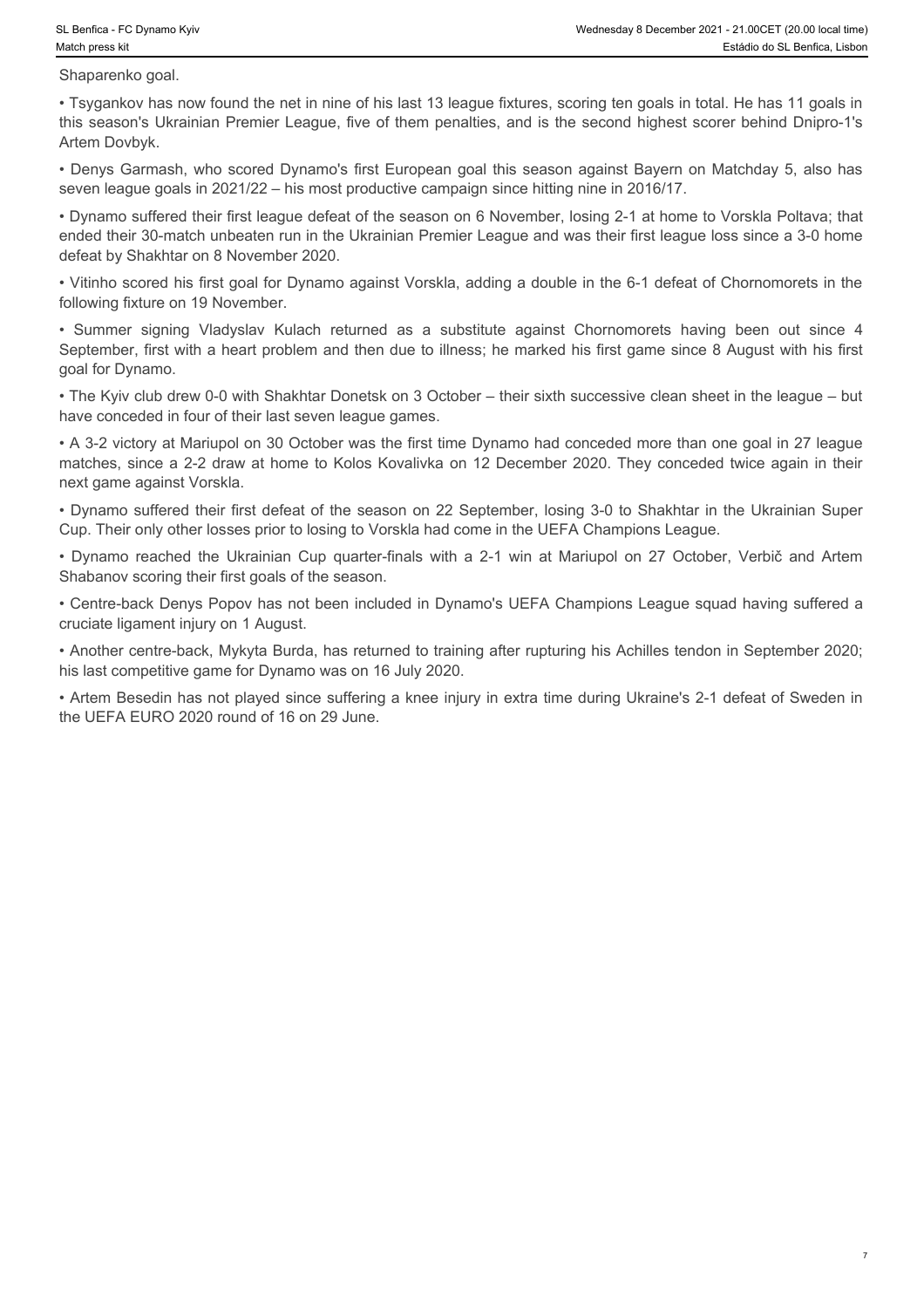# **Squad list**

# **SL Benfica**

|                         |      |                   |       |                          |                          |                                         |                          | <b>Current season</b>    |                         |                      |                          |                          | <b>All-time</b>     |                                                                  |
|-------------------------|------|-------------------|-------|--------------------------|--------------------------|-----------------------------------------|--------------------------|--------------------------|-------------------------|----------------------|--------------------------|--------------------------|---------------------|------------------------------------------------------------------|
|                         |      |                   |       |                          |                          | <b>UCLQ</b>                             |                          | UCL League               |                         |                      |                          | <b>UCL</b>               | <b>UEFA</b>         |                                                                  |
| No. Player              | Nat. | <b>DoB</b>        | Age D |                          |                          | Pid Gis Pid Gis Pid Gis Pid Gis Pid Gis |                          |                          |                         |                      |                          |                          |                     |                                                                  |
| <b>Goalkeepers</b>      |      |                   |       |                          |                          |                                         |                          |                          |                         |                      |                          |                          |                     |                                                                  |
| 1 Mile Svilar           |      | SRB 27/08/1999 22 |       |                          | $\sim$                   | $\overline{\phantom{a}}$                | $\sim$                   |                          |                         |                      | 3                        |                          | 3 <sup>1</sup>      |                                                                  |
| 24 Samuel Soares        |      | POR 15/06/2002 19 |       |                          |                          | $\sim$                                  | $\sim$                   |                          |                         |                      | $\overline{\phantom{a}}$ |                          |                     |                                                                  |
| 45 Leobrian Kokubo      |      | JPN 23/01/2001 20 |       |                          | $\overline{\phantom{a}}$ | $\sim$                                  | $\overline{\phantom{a}}$ |                          |                         |                      |                          |                          |                     |                                                                  |
| 77 Helton Leite         |      | BRA 02/11/1990 31 |       |                          | $\sim$                   | $\sim$                                  | $\sim$                   | $\sim$                   | $\sim$                  | $\sim$               | $\overline{\phantom{a}}$ | $\overline{\phantom{a}}$ | 4                   |                                                                  |
| 99 Odisseas Vlachodimos |      | GRE 26/04/1994 27 |       |                          | $\overline{4}$           | $\overline{\phantom{a}}$                | 5                        | $\sim$                   | 13                      |                      | $-17 -$                  |                          | 44 -                |                                                                  |
| <b>Defenders</b>        |      |                   |       |                          |                          |                                         |                          |                          |                         |                      |                          |                          |                     |                                                                  |
| 2 Gilberto              |      | BRA 07/03/1993 28 |       |                          | 3                        |                                         | 4                        |                          |                         |                      | 4                        |                          | 13                  |                                                                  |
| 3 Alejandro Grimaldo    |      | ESP 20/09/1995 26 |       |                          | 4                        |                                         | 5                        |                          | 12                      | $\overline{2}$       | 25                       | $\overline{2}$           | 47                  | $\mathbf{3}$                                                     |
| 4 Lucas Verissimo       |      | BRA 02/07/1995 26 |       |                          | $\overline{4}$           | $\sim$                                  | 3                        |                          | 10                      | $\mathbf{3}$         | 3                        |                          | 9                   |                                                                  |
| 5 Jan Vertonghen        |      | BEL 24/04/1987 34 |       |                          | 3                        |                                         | 5                        |                          | 11                      | $\sim$               | 40                       |                          | $1 \mid 115 \mid 6$ |                                                                  |
| 30 Nicolás Otamendi     |      | ARG 12/02/1988 33 |       |                          | $\overline{4}$           | $\sim$                                  | 4                        |                          | 11                      | $\sim$               | 60                       | $\overline{1}$           | 86 2                |                                                                  |
| 34 André Almeida        |      | POR 10/09/1990 31 |       |                          | $\overline{2}$           | $\sim$                                  | 3                        | $\overline{\phantom{a}}$ | 6                       | $\sim$               | 40                       | $\sim$                   | 63                  | $\sim$                                                           |
| 40 Pedro Ganchas        |      | POR 31/05/2000 21 |       |                          |                          |                                         | $\overline{\phantom{a}}$ |                          |                         | $\sim$               | $\overline{\phantom{a}}$ |                          | $\sim$ $-$          |                                                                  |
| 68 Rafael Brito         |      | POR 19/01/2002 19 |       |                          |                          | $\overline{\phantom{a}}$                | $\sim$                   |                          | $\,$ $\,$               | $\sim$               | $\overline{\phantom{a}}$ |                          |                     |                                                                  |
| 70 Filipe Cruz          |      | POR 19/02/2002 19 |       |                          |                          |                                         | $\overline{\phantom{a}}$ |                          |                         |                      | $\overline{\phantom{a}}$ | $\overline{\phantom{a}}$ |                     |                                                                  |
| 72 Tomás Araújo         |      | POR 16/05/2002 19 |       |                          |                          |                                         | $\overline{\phantom{a}}$ |                          |                         |                      |                          |                          |                     |                                                                  |
| 89 Pedro Alvaro         |      | POR 02/03/2000 21 |       |                          |                          |                                         |                          |                          |                         |                      |                          |                          |                     |                                                                  |
|                         |      | BRA 30/06/2001 20 |       |                          | $\overline{\phantom{a}}$ | $\overline{\phantom{0}}$                | $\overline{\phantom{a}}$ |                          |                         |                      | $\overline{\phantom{a}}$ | $\overline{1}$           |                     | $\overline{1}$                                                   |
| 91 Morato               |      |                   |       |                          | $\sqrt{3}$               | $\sim$                                  | $\overline{2}$           |                          | $6\phantom{1}6$         |                      | $\overline{2}$           |                          | 5                   |                                                                  |
| 97 Ferro                |      | POR 26/03/1997 24 |       |                          | $\overline{\phantom{a}}$ |                                         | $\overline{\phantom{a}}$ |                          |                         |                      | 5                        | $\sim$                   | $12 \mid 1$         |                                                                  |
| <b>Midfielders</b>      |      |                   |       |                          |                          |                                         |                          |                          |                         |                      |                          |                          |                     |                                                                  |
| 7 Everton               |      | BRA 22/03/1996 25 |       |                          | $\overline{4}$           |                                         | 4                        |                          | 12                      | $\mathbf{2}$         | 4                        |                          | $17 \quad 1$        |                                                                  |
| 11 Soualiho Meïté       |      | FRA 17/03/1994 27 |       | $\overline{\phantom{a}}$ | $\overline{2}$           | $\sim$                                  | $\overline{1}$           | $\overline{\phantom{a}}$ | 6                       |                      | $\overline{2}$           | $\overline{\phantom{a}}$ | $17 -$              |                                                                  |
| 17 Diogo Gonçalves      |      | POR 06/02/1997 24 |       |                          | 3                        |                                         | 2                        |                          | 6                       |                      | 6                        | $\sim$                   | 14                  | $\overline{1}$                                                   |
| 20 João Mário           |      | POR 19/01/1993 28 |       |                          | $\overline{4}$           | 1                                       | 5                        | $\sim$                   | 12                      | $-1$                 | 15                       | $\sim$                   | $29 \mid 2$         |                                                                  |
| 21 Pizzi                |      | POR 06/10/1989 32 |       |                          | 3                        | $\sim$                                  | 5                        | $\sim$                   | 11                      | $\overline{1}$       | 42                       | $\mathbf{3}$             |                     | 67 14                                                            |
| 22 Valentino Lazaro     |      | AUT 24/03/1996 25 |       |                          | $\sim$                   | $\sim$                                  | 3                        |                          | 5                       |                      | 12                       | $\overline{\phantom{a}}$ | 35                  | 2                                                                |
| 28 Julian Weigl         |      | GER 08/09/1995 26 |       |                          | 4                        |                                         | 4                        |                          | 11                      | $\overline{2}$       | 26                       | $\overline{1}$           | 57                  | $\mathbf{3}$                                                     |
| 49 Adel Taarabt         |      | MAR 24/05/1989 32 |       |                          | $\overline{4}$           |                                         | 4                        |                          | $\overline{7}$          | $\sim$               | 10                       | $\sim$ $ \sim$           | $26 -$              |                                                                  |
| 55 Paulo Bernardo       |      | POR 24/01/2002 19 |       |                          |                          | $\sim$                                  | $\pm 1 \pm$              | $\sim$                   | $\blacktriangleleft$    | $\sim$               | $1$ -                    |                          | $\vert 1 \vert$ -   |                                                                  |
| 58 Ronaldo Camará       |      | POR 05/01/2003 18 |       |                          | $\sim$                   | $\sim$                                  | $\sim$                   |                          |                         | $\sim$               | $\sim$                   | $\sim$                   |                     | $\mathcal{L} = \{ \mathcal{L} \mid \mathcal{L} = \mathcal{L} \}$ |
| 83 Gedson Fernandes     |      | POR 09/01/1999 22 |       |                          | $\sim$                   | $\sim$                                  | $\sim$                   |                          | $\mathbf{3}$            |                      | $-10$ 1                  |                          | $20 \mid 2$         |                                                                  |
| Forwards                |      |                   |       |                          |                          |                                         |                          |                          |                         |                      |                          |                          |                     |                                                                  |
| 9 Darwin Nuñez          |      | URU 24/06/1999 22 |       |                          | $-1 - 1$                 |                                         | 5                        | 3                        | -11                     | 8                    | 5                        | 3                        | 13                  | -8                                                               |
| 14 Haris Seferović      |      | SUI 22/02/1992 29 |       |                          | $\overline{1}$           | $\sim$                                  | $\overline{1}$           |                          | $\overline{2}$          | $\mathbf{2}$         | 22                       | 4                        | 42 6                |                                                                  |
| 15 Roman Yaremchuk      |      | UKR 27/11/1995 26 |       |                          | 3                        | $\overline{\phantom{a}}$                | $\overline{5}$           |                          | 9                       | 4                    | 5                        | $\sim$                   |                     | $32 \mid 10$                                                     |
| 18 Rodrigo Pinho        |      | BRA 30/05/1991 30 |       | $\sim$                   | $\sim$                   | $\sim$                                  | $\sim$                   |                          | $\mathbf{3}$            | $\blacktriangleleft$ | $\overline{\phantom{a}}$ | $\overline{\phantom{a}}$ | 3                   | $\overline{1}$                                                   |
| 23 Nemanja Radonjić     |      | SRB 15/02/1996 25 |       |                          | $\overline{\phantom{a}}$ |                                         | $\overline{1}$           |                          | $\overline{\mathbf{2}}$ |                      | 3                        | $\overline{\phantom{a}}$ | $26 \quad 6$        |                                                                  |
|                         |      |                   |       |                          |                          | $\sim$                                  |                          |                          |                         |                      |                          |                          |                     |                                                                  |
| 27 Rafa Silva           |      | POR 17/05/1993 28 |       |                          | $\overline{4}$           | $\overline{2}$                          | $5\phantom{.0}$          | 1                        | $12 \quad 5$            |                      | 18                       | $\overline{2}$           |                     | $51$ 11                                                          |
| 39 Henrique Araújo      |      | POR 19/01/2002 19 |       | $\sim$                   | $\sim$                   | $\sim$                                  | $\overline{\phantom{a}}$ |                          |                         |                      |                          |                          | $-1$                | $\sim$                                                           |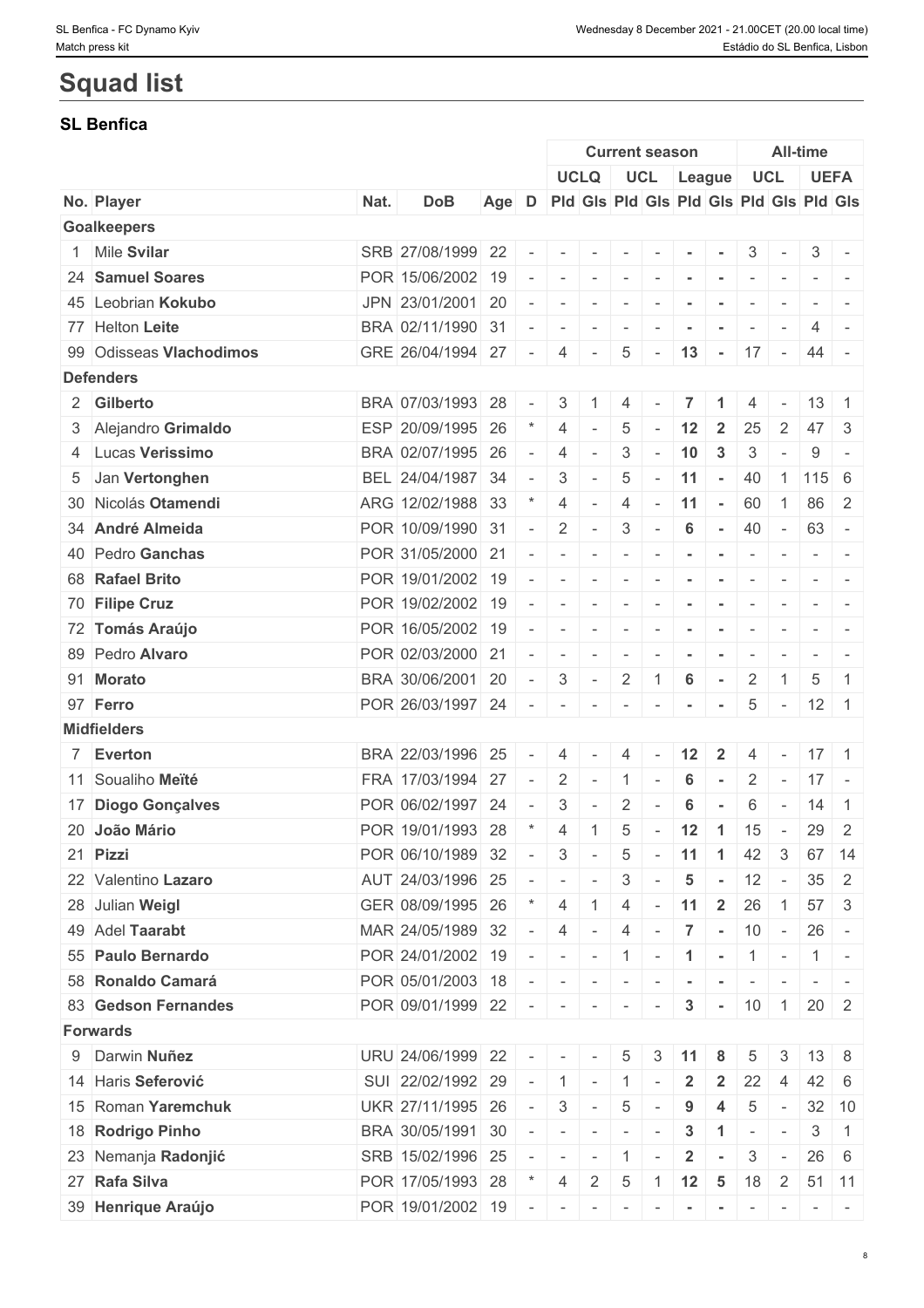9

| SL Benfica       |                   |  |             |            |                       |                    |    |            |                 |                          |
|------------------|-------------------|--|-------------|------------|-----------------------|--------------------|----|------------|-----------------|--------------------------|
|                  |                   |  |             |            | <b>Current season</b> |                    |    |            | <b>All-time</b> |                          |
|                  |                   |  | <b>UCLQ</b> | <b>UCL</b> |                       | League             |    | <b>UCL</b> |                 | <b>UEFA</b>              |
| 46 Gerson Sousa  | POR 10/05/2002 19 |  |             |            |                       |                    |    |            |                 |                          |
| 47 Tiago Gouveia | POR 18/06/2001 20 |  |             |            |                       |                    |    |            |                 |                          |
| 85 Umaro Embaló  | POR 06/05/2001 20 |  |             |            |                       |                    |    |            |                 |                          |
| 88 Gonçalo Ramos | POR 20/06/2001 20 |  | 4 -         | $3 -$      |                       | $ 10  -  3  -  9 $ |    |            |                 | $\overline{\phantom{0}}$ |
| Coach            |                   |  |             |            |                       |                    |    |            |                 |                          |
| - Jorge Jesus    | POR 24/07/1954 67 |  | $\sim$      | $\sim$ $-$ |                       |                    | 48 |            | $-$ 141 $-$     |                          |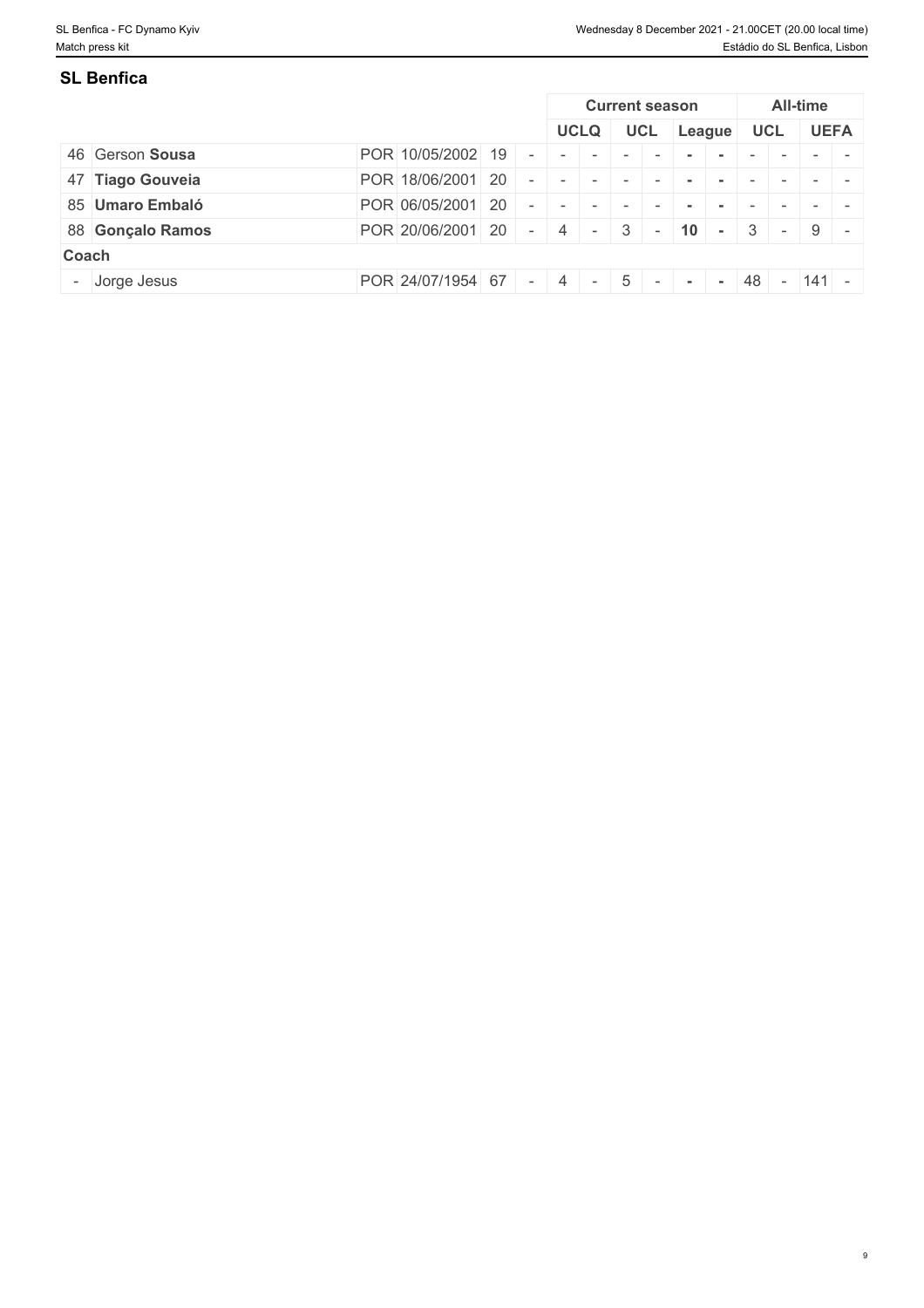# **FC Dynamo Kyiv**

|       |                           |      |                           |       |                          |                                                                                                                                                                                                                                                                                                                                                                                                                                   |                                                                                                                                                                                                                                                                                                                                                                                                                                                      | <b>Current season</b> |                                                                                                   |                |                |                |                          | <b>All-time</b>                         |                              |
|-------|---------------------------|------|---------------------------|-------|--------------------------|-----------------------------------------------------------------------------------------------------------------------------------------------------------------------------------------------------------------------------------------------------------------------------------------------------------------------------------------------------------------------------------------------------------------------------------|------------------------------------------------------------------------------------------------------------------------------------------------------------------------------------------------------------------------------------------------------------------------------------------------------------------------------------------------------------------------------------------------------------------------------------------------------|-----------------------|---------------------------------------------------------------------------------------------------|----------------|----------------|----------------|--------------------------|-----------------------------------------|------------------------------|
|       |                           |      |                           |       |                          |                                                                                                                                                                                                                                                                                                                                                                                                                                   | <b>UCLQ</b>                                                                                                                                                                                                                                                                                                                                                                                                                                          |                       |                                                                                                   | UCL League     |                |                | <b>UCL</b>               |                                         | <b>UEFA</b>                  |
|       | No. Player                | Nat. | <b>DoB</b>                | Age D |                          |                                                                                                                                                                                                                                                                                                                                                                                                                                   |                                                                                                                                                                                                                                                                                                                                                                                                                                                      |                       |                                                                                                   |                |                |                |                          | Pid Gis Pid Gis Pid Gis Pid Gis Pid Gis |                              |
|       | <b>Goalkeepers</b>        |      |                           |       |                          |                                                                                                                                                                                                                                                                                                                                                                                                                                   |                                                                                                                                                                                                                                                                                                                                                                                                                                                      |                       |                                                                                                   |                |                |                |                          |                                         |                              |
|       | 1 Georgiy Bushchan        |      | UKR 31/05/1994 27         |       | $\sim$                   | $\sim$                                                                                                                                                                                                                                                                                                                                                                                                                            | $\sim$                                                                                                                                                                                                                                                                                                                                                                                                                                               | 4                     |                                                                                                   | 14             | $\sim$         | 8              | $\sim$                   |                                         | $24 -$                       |
|       | 35 Ruslan Neshcheret      |      | UKR 22/01/2002 19         |       |                          | $\sim$                                                                                                                                                                                                                                                                                                                                                                                                                            | $\sim$                                                                                                                                                                                                                                                                                                                                                                                                                                               | $\mathbb{R}$          | $\begin{array}{cccccccccc} \bullet & \bullet & \bullet & \bullet & \bullet & \bullet \end{array}$ |                | $\sim$         | $1 -$          |                          |                                         | $1 -$                        |
|       | 51 Valentyn Morgun        |      | UKR 10/08/2001 20         |       |                          | $\sim$                                                                                                                                                                                                                                                                                                                                                                                                                            | $\sim$                                                                                                                                                                                                                                                                                                                                                                                                                                               | $\sim$                |                                                                                                   |                |                |                |                          |                                         |                              |
|       | 71 Denys Boyko            |      | UKR 29/01/1988 33         |       | $\sim$                   | $\sim$                                                                                                                                                                                                                                                                                                                                                                                                                            | $\sim$                                                                                                                                                                                                                                                                                                                                                                                                                                               | $\in \mathbf{1}^{-1}$ | $\overline{\phantom{a}}$                                                                          | 3              | $\sim$         | $\overline{2}$ | $\sim$ $-$               | 59                                      |                              |
|       | <b>Defenders</b>          |      |                           |       |                          |                                                                                                                                                                                                                                                                                                                                                                                                                                   |                                                                                                                                                                                                                                                                                                                                                                                                                                                      |                       |                                                                                                   |                |                |                |                          |                                         |                              |
|       | 6 Mykyta Burda            |      | UKR 24/03/1995 26         |       |                          |                                                                                                                                                                                                                                                                                                                                                                                                                                   |                                                                                                                                                                                                                                                                                                                                                                                                                                                      |                       |                                                                                                   |                |                |                |                          | 25                                      |                              |
|       | 13 Artem Shabanov         |      | UKR 07/03/1992 29         |       | $\sim$                   | $\sim$                                                                                                                                                                                                                                                                                                                                                                                                                            | $\sim$                                                                                                                                                                                                                                                                                                                                                                                                                                               | $\overline{1}$        | $\overline{\phantom{a}}$                                                                          | 6              | $\sim$         | $\overline{2}$ | $\sim$                   | 14                                      | $\overline{1}$               |
|       | 16 Vitaliy Mykolenko      |      | UKR 29/05/1999 22         |       |                          | $\sim$                                                                                                                                                                                                                                                                                                                                                                                                                            | $\sim$                                                                                                                                                                                                                                                                                                                                                                                                                                               | 4                     | $\sim$                                                                                            | 14             | $\sim$         | 8              | $\overline{\phantom{a}}$ |                                         | $31 \quad 2$                 |
|       | 24 Oleksandr Tymchyk      |      | UKR 20/01/1997 24         |       |                          | $\sim$                                                                                                                                                                                                                                                                                                                                                                                                                            | $\sim$                                                                                                                                                                                                                                                                                                                                                                                                                                               | $\mathbf{3}$          | $\sim$                                                                                            | 11             | $\overline{1}$ | 3              | $\sim$ $-$               |                                         | $13 -$                       |
|       | 25 Illia Zabarnyi         |      | UKR 01/09/2002 19         |       | $\sim$                   | $\sim$                                                                                                                                                                                                                                                                                                                                                                                                                            | $\sim$                                                                                                                                                                                                                                                                                                                                                                                                                                               | 5                     | $\sim$                                                                                            | 14             | $\sim$         | 11             | $\mathbf{r}$             |                                         | $18 -$                       |
|       | 34 Oleksandr Syrota       |      | UKR 11/06/2000 21         |       | $\sim$                   | $\sim$                                                                                                                                                                                                                                                                                                                                                                                                                            | $\sim$                                                                                                                                                                                                                                                                                                                                                                                                                                               | $\overline{4}$        | $\sim$                                                                                            | $11 \quad 1$   |                | $\overline{4}$ | $\sim$                   | $ 7 $ -                                 |                              |
|       | 55 Kostiantyn Vivcharenko |      | UKR 10/06/2002 19         |       |                          | $\sim$                                                                                                                                                                                                                                                                                                                                                                                                                            | $\sim$                                                                                                                                                                                                                                                                                                                                                                                                                                               | $\sim$                | $\sim$                                                                                            | $\sim$         | $\sim$         | $\sim$         | $\sim$                   |                                         | $\sim$ 100 $\sim$ 100 $\sim$ |
|       | 94 Tomasz Kędziora        |      | POL 11/06/1994 27         |       | $\sim$                   | $\sim$                                                                                                                                                                                                                                                                                                                                                                                                                            | $\sim$                                                                                                                                                                                                                                                                                                                                                                                                                                               | 5                     | $\sim$                                                                                            | 15             | $\overline{1}$ | $11 -$         |                          |                                         | 66 5                         |
|       | <b>Midfielders</b>        |      |                           |       |                          |                                                                                                                                                                                                                                                                                                                                                                                                                                   |                                                                                                                                                                                                                                                                                                                                                                                                                                                      |                       |                                                                                                   |                |                |                |                          |                                         |                              |
|       | 5 Serhiy Sydorchuk        |      | UKR 02/05/1991 30         |       |                          |                                                                                                                                                                                                                                                                                                                                                                                                                                   | $\sim$                                                                                                                                                                                                                                                                                                                                                                                                                                               | 5 <sup>5</sup>        |                                                                                                   | 14             | $\mathbf{2}$   | 20             |                          |                                         | $67$ 2                       |
|       | 7 Benjamin Verbič         |      | SVN 27/11/1993 28         |       | $\sim$                   | $\mathbf{r} = \mathbf{r}$                                                                                                                                                                                                                                                                                                                                                                                                         | $\sim$                                                                                                                                                                                                                                                                                                                                                                                                                                               | 2                     | $\overline{\phantom{a}}$                                                                          | 8              | $\overline{2}$ | 13             | $\overline{\phantom{a}}$ |                                         | 58 13                        |
|       | 8 Volodymyr Shepeliev     |      | UKR 01/06/1997 24         |       | $\sim$                   | $\sim$                                                                                                                                                                                                                                                                                                                                                                                                                            | $\sim$                                                                                                                                                                                                                                                                                                                                                                                                                                               | $\overline{2}$        | $\sim$                                                                                            | 11             | $\sim$         | 6              | $\overline{\phantom{a}}$ | 41                                      | $\vert$ 1                    |
|       | 10 Mykola Shaparenko      |      | UKR 04/10/1998 23         |       |                          | $\sim$                                                                                                                                                                                                                                                                                                                                                                                                                            | $\sim$                                                                                                                                                                                                                                                                                                                                                                                                                                               | 5                     |                                                                                                   | 12             | $\mathbf{3}$   | 10             | $\sim$                   |                                         | $30 \mid 2$                  |
|       | 14 Carlos De Pena         |      | URU 11/03/1992 29         |       |                          | $\sim$                                                                                                                                                                                                                                                                                                                                                                                                                            | $\sim$                                                                                                                                                                                                                                                                                                                                                                                                                                               | 5                     | $\sim$                                                                                            | 15             | $\overline{2}$ | 11             | $\vert$ 1                |                                         | $22 \mid 3$                  |
|       | 15 Viktor Tsygankov       |      | UKR 15/11/1997 24         |       | $\sim$                   | $\sim$                                                                                                                                                                                                                                                                                                                                                                                                                            | $\sim$                                                                                                                                                                                                                                                                                                                                                                                                                                               | 5                     | $\sim$                                                                                            | $17$ 11 16     |                |                | $\mathbf{3}$             |                                         | 53 10                        |
|       | 17 Bogdan Lednev          |      | UKR 07/04/1998 23         |       | $\overline{\phantom{a}}$ | $\sim$                                                                                                                                                                                                                                                                                                                                                                                                                            | $\sim$                                                                                                                                                                                                                                                                                                                                                                                                                                               | $\pm$ 1 $\pm$         | $\overline{\phantom{a}}$                                                                          | 8              | $\sim$         | $\overline{5}$ | $\sim$ $-$               | 15                                      | $\overline{1}$               |
|       | 18 Oleksandr Andriyevskiy |      | UKR 25/06/1994 27         |       |                          | $\sim$                                                                                                                                                                                                                                                                                                                                                                                                                            | $\sim$                                                                                                                                                                                                                                                                                                                                                                                                                                               | $\mathbf{1}$          | $\overline{\phantom{a}}$                                                                          | 8              | $\sim$         | 4              | $\sim$                   | 19                                      | $\sim$                       |
|       | 19 Denys Garmash          |      | UKR 19/04/1990 31         |       |                          | $\sim$                                                                                                                                                                                                                                                                                                                                                                                                                            | $\sim$                                                                                                                                                                                                                                                                                                                                                                                                                                               | 5                     |                                                                                                   | 16             | $\overline{7}$ | 25             | 3                        | 78                                      | -9                           |
|       | 20 Oleksandr Karavaev     |      | UKR 02/06/1992 29         |       |                          | $\sim$                                                                                                                                                                                                                                                                                                                                                                                                                            | $\sim$                                                                                                                                                                                                                                                                                                                                                                                                                                               | 5                     |                                                                                                   | $-17$          | $\sim$         | 9              | $\sim$ $-$               |                                         | 46 2                         |
|       | 22 Vitinho                |      | BRA 01/04/1999 22         |       |                          |                                                                                                                                                                                                                                                                                                                                                                                                                                   | $\mathbf{r} = \mathbf{r}$                                                                                                                                                                                                                                                                                                                                                                                                                            | $\mathcal{S}$         | $\sim$                                                                                            | 8              | $\mathbf{3}$   | 3              | $\overline{\phantom{a}}$ | 3                                       | $\sim$                       |
|       | 29 Vitaliy Buyalskiy      |      | UKR 06/01/1993 28         |       |                          |                                                                                                                                                                                                                                                                                                                                                                                                                                   | $   4$ $ 15$ 8                                                                                                                                                                                                                                                                                                                                                                                                                                       |                       |                                                                                                   |                |                | 19             | 3 <sup>1</sup>           |                                         | 63 13                        |
|       | 99 Denys Antiukh          |      | UKR 30/07/1997 24 - - - - |       |                          |                                                                                                                                                                                                                                                                                                                                                                                                                                   |                                                                                                                                                                                                                                                                                                                                                                                                                                                      |                       | $\sim$                                                                                            | $\mathbf{3}$   | $\sim$ $-$     |                |                          |                                         | $2 \mid 1$                   |
|       | <b>Forwards</b>           |      |                           |       |                          |                                                                                                                                                                                                                                                                                                                                                                                                                                   |                                                                                                                                                                                                                                                                                                                                                                                                                                                      |                       |                                                                                                   |                |                |                |                          |                                         |                              |
|       | 9 Eric Ramirez            |      | VEN 20/11/1998 23         |       |                          |                                                                                                                                                                                                                                                                                                                                                                                                                                   | $    1$ $-$                                                                                                                                                                                                                                                                                                                                                                                                                                          |                       |                                                                                                   | 4              | $\overline{1}$ | $1 -$          |                          |                                         | $8 \mid 3$                   |
|       | 28 Vladyslav Kulach       |      | UKR 07/05/1993 28         |       |                          |                                                                                                                                                                                                                                                                                                                                                                                                                                   | $\label{eq:2.1} \begin{array}{lllllllllllllllll} \mathbf{1}_{\mathbf{1}_{\mathbf{1}_{\mathbf{1}_{\mathbf{1}_{\mathbf{1}_{\mathbf{1}}}}}}\mathbf{1}_{\mathbf{1}_{\mathbf{1}_{\mathbf{1}}}}\mathbf{1}_{\mathbf{1}_{\mathbf{1}_{\mathbf{1}}}}\mathbf{1}_{\mathbf{1}_{\mathbf{1}_{\mathbf{1}}}}\mathbf{1}_{\mathbf{1}_{\mathbf{1}_{\mathbf{1}}}}\mathbf{1}_{\mathbf{1}_{\mathbf{1}_{\mathbf{1}}}}\mathbf{1}_{\mathbf{1}_{\mathbf{1}_{\mathbf{1}}}}\math$ |                       | $\sim$                                                                                            | $\overline{4}$ | $\overline{1}$ | $\sim$         | $\mathbf{r}$             |                                         | $13 \quad 2$                 |
|       | 41 Artem Besedin          |      | UKR 31/03/1996 25         |       |                          |                                                                                                                                                                                                                                                                                                                                                                                                                                   |                                                                                                                                                                                                                                                                                                                                                                                                                                                      |                       | $\sim$                                                                                            |                |                | 3              | $\perp$ 1                |                                         | $27 \quad 2$                 |
|       | 73 Ilya Shkurin           |      | BLR 17/08/1999 22         |       |                          |                                                                                                                                                                                                                                                                                                                                                                                                                                   | $-1 - 1 - 1 - 1$                                                                                                                                                                                                                                                                                                                                                                                                                                     | $2$ -                 |                                                                                                   | 8              | $\sim$ $-$     |                | $2$ -                    |                                         | $4$ -                        |
|       | 89 Vladyslav Supryaha     |      | UKR 15/02/2000 21         |       |                          | $\label{eq:2.1} \begin{array}{cccccccccc} \mathbf{a} & \mathbf{b} & \mathbf{c} & \mathbf{c} & \mathbf{c} & \mathbf{c} & \mathbf{c} & \mathbf{c} & \mathbf{c} & \mathbf{c} & \mathbf{c} & \mathbf{c} & \mathbf{c} & \mathbf{c} & \mathbf{c} & \mathbf{c} & \mathbf{c} & \mathbf{c} & \mathbf{c} & \mathbf{c} & \mathbf{c} & \mathbf{c} & \mathbf{c} & \mathbf{c} & \mathbf{c} & \mathbf{c} & \mathbf{c} & \mathbf{c} & \mathbf{c}$ |                                                                                                                                                                                                                                                                                                                                                                                                                                                      | $2 \mid$              | $\sim$                                                                                            | $\mathbf{3}$   | $\sim$         |                |                          | $8 - 16$ 1                              |                              |
| Coach |                           |      |                           |       |                          |                                                                                                                                                                                                                                                                                                                                                                                                                                   |                                                                                                                                                                                                                                                                                                                                                                                                                                                      |                       |                                                                                                   |                |                |                |                          |                                         |                              |
|       | - Mircea Lucescu          |      | ROU 29/07/1945 76 - - -   |       |                          |                                                                                                                                                                                                                                                                                                                                                                                                                                   |                                                                                                                                                                                                                                                                                                                                                                                                                                                      |                       |                                                                                                   |                |                |                |                          | $5$ - - - 114 - 240 -                   |                              |
|       |                           |      |                           |       |                          |                                                                                                                                                                                                                                                                                                                                                                                                                                   |                                                                                                                                                                                                                                                                                                                                                                                                                                                      |                       |                                                                                                   |                |                |                |                          |                                         |                              |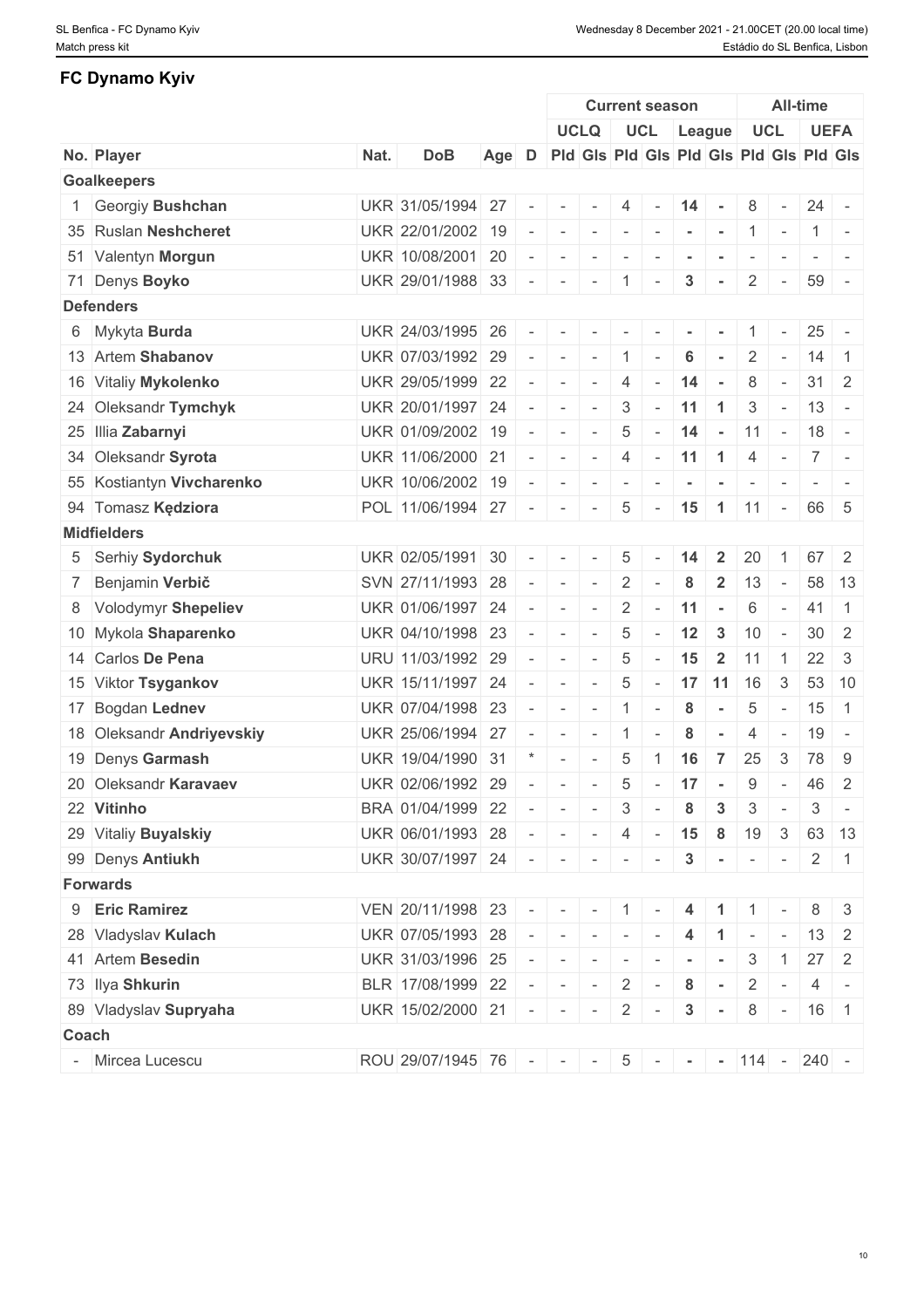# **Match officials**

| <b>Referee</b>                           | Deniz Aytekin (GER)                      |  |
|------------------------------------------|------------------------------------------|--|
| <b>Assistant referees</b>                | Christian Dietz (GER), Markus Sinn (GER) |  |
| <b>Video Assistant Referee</b>           | Bastian Dankert (GER)                    |  |
| <b>Fourth official</b>                   | Tobias Reichel (GER)                     |  |
| <b>Assistant Video Assistant Referee</b> | Marco Fritz (GER)                        |  |
| <b>UEFA Delegate</b>                     | Balázs Makray (HUN)                      |  |
| <b>UEFA Referee observer</b>             | Gylfi Thor Orrason (ISL)                 |  |
|                                          |                                          |  |

# **Referee**

| Name          | <b>UEFA</b><br><b>Champions</b><br>Date of birth<br>League<br>matches | <b>UEFA matches</b> |
|---------------|-----------------------------------------------------------------------|---------------------|
| Deniz Aytekin | 21/07/1978<br>24                                                      | 72                  |

# **Deniz Aytekin**

**Referee since:** 1995 **First division:** 2008 **FIFA badge:** 2011

# **Tournaments:** N/A

**Finals** N/A

**UEFA Champions League matches involving teams from the two countries involved in this match**

| <b>Date</b> | <b>Competition</b> | Stage<br>reached | <b>Home Away</b>                        | <b>Result</b> | Venue    |
|-------------|--------------------|------------------|-----------------------------------------|---------------|----------|
| 11/12/2013  | <b>UCL</b>         | GS               | Club Atlético de Madrid FC Porto        | $2 - 0$       | Madrid   |
| 30/09/2015  | <b>UCL</b>         | GS               | FC Shakhtar Donetsk Paris Saint-Germain | $0 - 3$       | ∟VİV     |
| 22/11/2017  | <b>UCL</b>         | GS               | PFC CSKA Moskva SL Benfica              | 2-0           | Moscow   |
| 15/09/2021  | UCL                | GS               | FC Sheriff Tiraspol FC Shakhtar Donetsk | $2 - 0$       | Tiraspol |

**Other matches involving teams from either of the two countries involved in this match**

| <b>Date</b> | <b>Competition</b> | <b>Stage</b><br>reached | Home Away                               |                                         | <b>Result</b> | <b>Venue</b>   |
|-------------|--------------------|-------------------------|-----------------------------------------|-----------------------------------------|---------------|----------------|
| 15/09/2011  | UEL                | GS                      | Birmingham City FC SC Braga             |                                         | $1 - 3$       | Birmingham     |
| 21/02/2013  | UEL                | <b>R32</b>              |                                         | FC Dnipro FC Basel 1893                 | $1 - 1$       | Dnipropetrovsk |
| 11/12/2013  | <b>UCL</b>         | <b>GS</b>               | Club Atlético de Madrid FC Porto        |                                         | $2 - 0$       | Madrid         |
| 27/02/2014  | UEL                | <b>R32</b>              |                                         | Valencia CF FC Dynamo Kyiv              | $0-0$         | Valencia       |
| 19/03/2015  | UEL                | R <sub>16</sub>         | FC Dynamo Kyiv Everton FC               |                                         | $5-2$         | Kyiv           |
| 30/09/2015  | <b>UCL</b>         | GS                      | FC Shakhtar Donetsk Paris Saint-Germain |                                         | $0 - 3$       | Lviv           |
| 22/11/2017  | <b>UCL</b>         | GS                      | PFC CSKA Moskva SL Benfica              |                                         | $2 - 0$       | Moscow         |
| 14/03/2019  | UEL                | R <sub>16</sub>         |                                         | SL Benfica GNK Dinamo Zagreb            | $3-0$         | Lisbon         |
| 12/12/2019  | UEL                | GS                      |                                         | FC Porto Feyenoord                      | $3 - 2$       | Porto          |
| 15/09/2021  | <b>UCL</b>         | GS                      |                                         | FC Sheriff Tiraspol FC Shakhtar Donetsk | $2 - 0$       | Tiraspol       |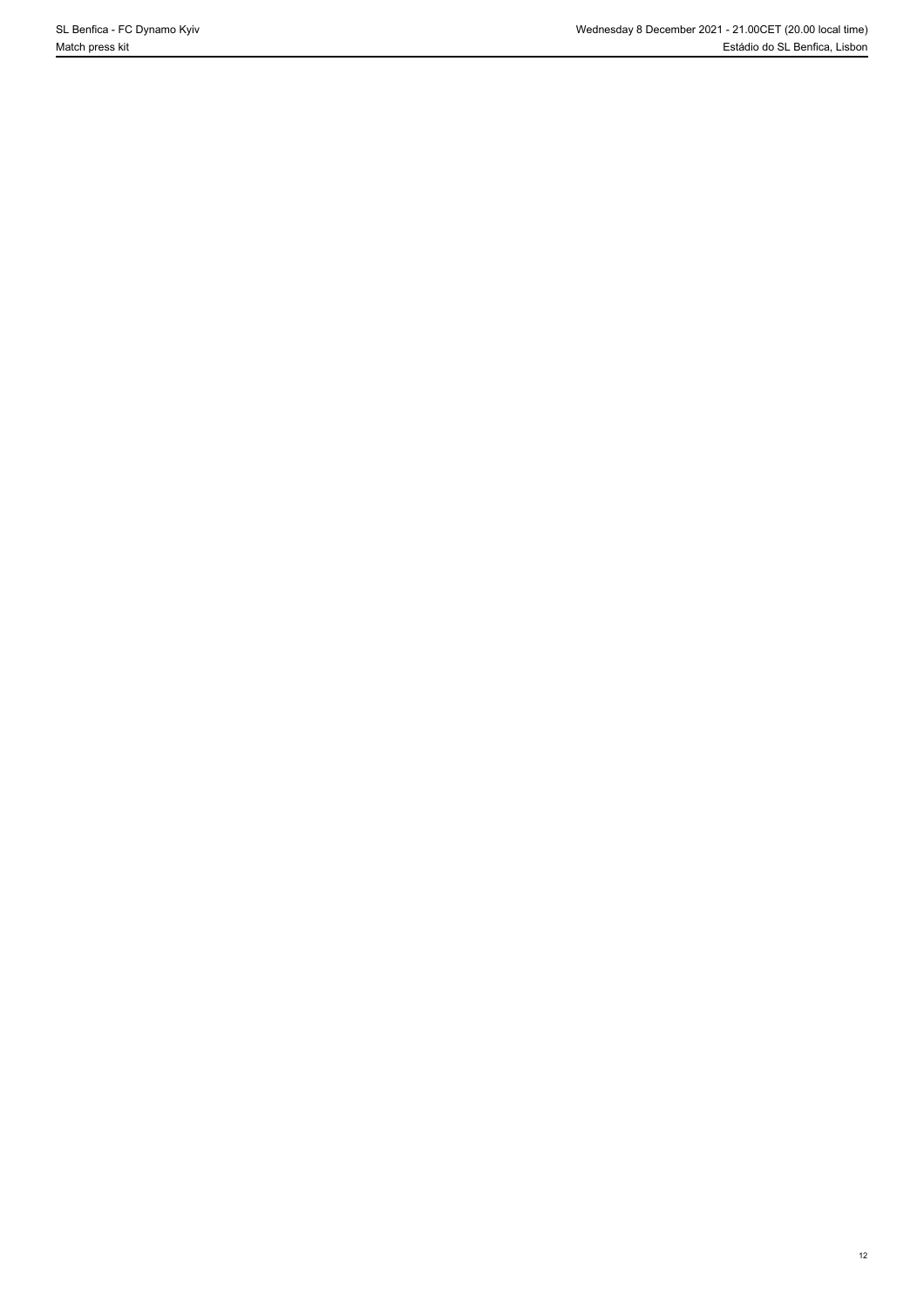# **Fixtures and results**

# **SL Benfica**

| <b>Date</b>       | <b>Competition Opponent</b> |                                   |   | Result  | <b>Goalscorers</b>                                                          |
|-------------------|-----------------------------|-----------------------------------|---|---------|-----------------------------------------------------------------------------|
| 04/08/2021        | UCL                         | FC Spartak Moskva (A)             | W |         | 2-0 Rafa Silva 51, Gilberto 74                                              |
| 07/08/2021        | League                      | Moreirense FC (A)                 | W |         | 2-1 Verissimo 8, Waldschmidt 19                                             |
| 10/08/2021        | <b>UCL</b>                  | FC Spartak Moskva (H)             | W |         | 2-0 João Mário 58, Gigot 90+2 (og)                                          |
| 14/08/2021        | League                      | FC Arouca (H)                     | W |         | 2-0 Waldschmidt 38, Yaremchuk 43                                            |
| 18/08/2021        | UCL                         | PSV Eindhoven (H)                 | W |         | 2-1 Rafa Silva 10, Weigl 42                                                 |
| 21/08/2021        | League                      | Gil Vicente FC (A)                | W |         | 2-0 Verissimo 84, Grimaldo 88                                               |
| 24/08/2021        | <b>UCL</b>                  | PSV Eindhoven (A)                 | D | $0-0$   |                                                                             |
| 29/08/2021 League |                             | CD Tondela (H)                    | W |         | 2-1 Rafa Silva 71, Gilberto 88                                              |
| 11/09/2021 League |                             | CD Santa Clara (A)                | W | $5-0$   | Rodrigo Pinho 42, Nuñez 54, 62, Rafa Silva<br>58, Yaremchuk 68              |
| 14/09/2021        | <b>UCL</b>                  | FC Dynamo Kyiv (A)                | D | $0-0$   |                                                                             |
| 20/09/2021        | League                      | Boavista FC (H)                   | W |         | 3-1 Nuñez 14, 61, Weigl 34                                                  |
| 25/09/2021        | League                      | Vitória SC (A)                    | W |         | 3-1 Yaremchuk 30, 41, João Mário 73                                         |
| 29/09/2021        | <b>UCL</b>                  | FC Barcelona (H)                  | W |         | 3-0 Nuñez 3, 79 (P), Rafa Silva 69                                          |
| 03/10/2021        | League                      | Portimonense SC (H)               | L | $0 - 1$ |                                                                             |
| 16/10/2021        | Cup                         | CD Trofense (A)                   | W |         | 2-1 aet Everton 21, André Almeida 94 ET                                     |
| 20/10/2021        | <b>UCL</b>                  | FC Bayern München (H)             | L | $0 - 4$ |                                                                             |
| 24/10/2021        | League                      | Vizela (A)                        | W |         | 1-0 Rafa Silva 90+8                                                         |
| 30/10/2021        | League                      | Estoril Praia (A)                 | D |         | 1-1 Verissimo 2                                                             |
| 02/11/2021 UCL    |                             | FC Bayern München (A)             | L |         | 2-5 Morato 38, Nuñez 74                                                     |
| 07/11/2021        | League                      | SC Braga (H)                      | W | $6 - 1$ | Grimaldo 2, Nuñez 37, Rafa Silva 42, 45+3,<br>Everton 52, 59                |
| 19/11/2021        | <b>Cup</b>                  | FC Paços de Ferreira (H)          | W | $4 - 1$ | Grimaldo 78, Seferović 81, Rafa Silva 87,<br>Everton 90+3                   |
| 23/11/2021 UCL    |                             | FC Barcelona (A)                  | D | $0-0$   |                                                                             |
| 27/11/2021        | League                      | Os Belenenses (A)                 | W | $7 - 0$ | de Sousa Santos 1 (og), Seferović 14, 39 (P),<br>Weigl 27, Nuñez 32, 34, 45 |
| 03/12/2021 League |                             | Sporting Clube de Portugal<br>(H) |   |         | 1-3 Pizzi 90+6                                                              |
| 08/12/2021 UCL    |                             | FC Dynamo Kyiv (H)                |   |         |                                                                             |
| 12/12/2021 League |                             | FC Famalicao (A)                  |   |         |                                                                             |
| 19/12/2021 League |                             | CS Marítimo (H)                   |   |         |                                                                             |
| 23/12/2021 Cup    |                             | FC Porto (A)                      |   |         |                                                                             |
| 30/12/2021 League |                             | FC Porto (A)                      |   |         |                                                                             |
| 08/01/2022 League |                             | FC Paços de Ferreira (H)          |   |         |                                                                             |
| 16/01/2022 League |                             | Moreirense FC (H)                 |   |         |                                                                             |
| 23/01/2022 League |                             | FC Arouca (A)                     |   |         |                                                                             |
| 30/01/2022 League |                             | Gil Vicente FC (H)                |   |         |                                                                             |
| 06/02/2022 League |                             | CD Tondela (A)                    |   |         |                                                                             |
| 13/02/2022 League |                             | CD Santa Clara (H)                |   |         |                                                                             |
| 20/02/2022 League |                             | Boavista FC (A)                   |   |         |                                                                             |
| 27/02/2022 League |                             | Vitória SC (H)                    |   |         |                                                                             |
| 06/03/2022 League |                             | Portimonense SC (A)               |   |         |                                                                             |
|                   |                             |                                   |   |         |                                                                             |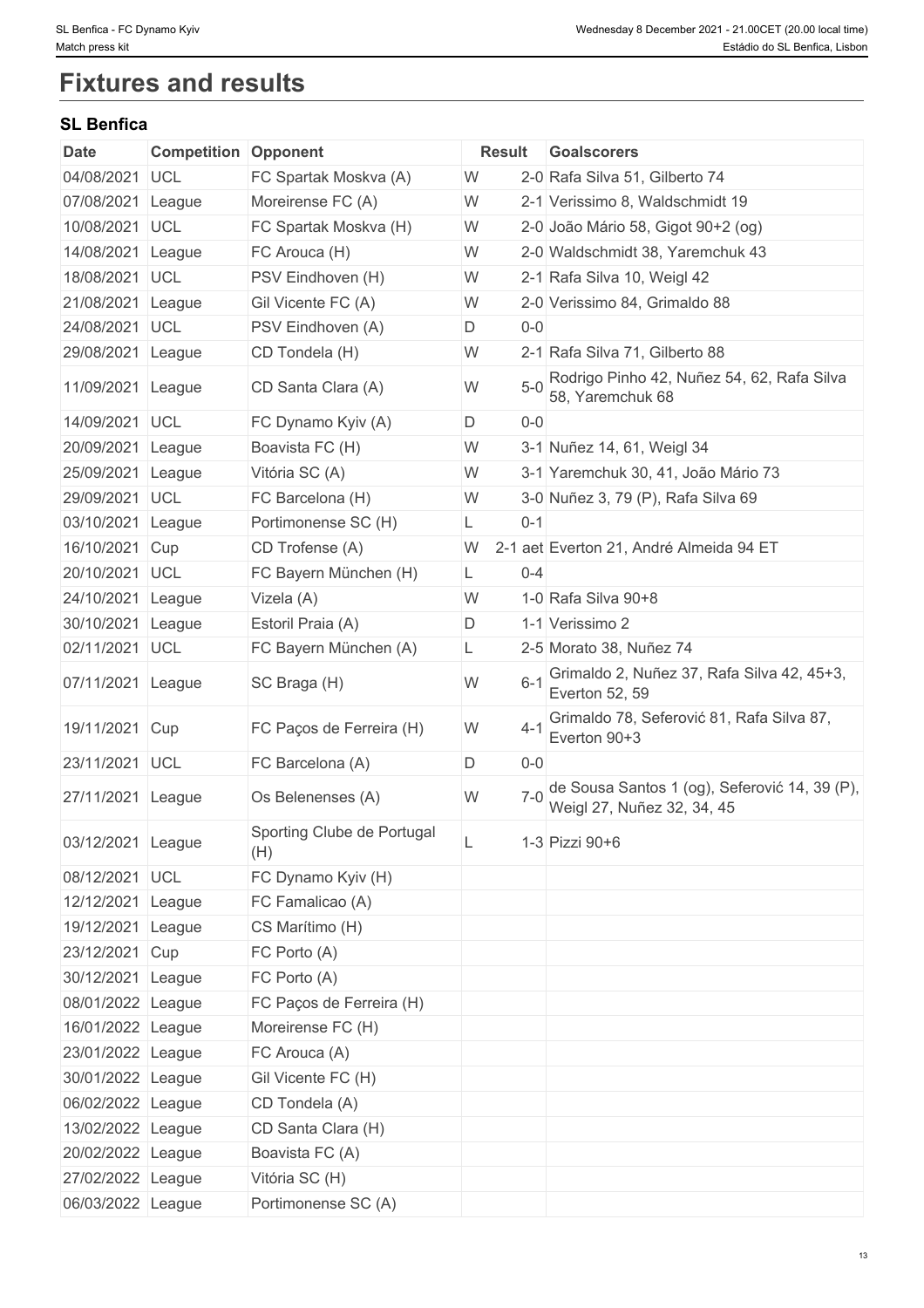# **SL Benfica**

| 13/03/2022 League | Vizela (H)                        |  |
|-------------------|-----------------------------------|--|
| 20/03/2022 League | Estoril Praia (H)                 |  |
| 03/04/2022 League | SC Braga (A)                      |  |
| 10/04/2022 League | Os Belenenses (H)                 |  |
| 16/04/2022 League | Sporting Clube de Portugal<br>(A) |  |
| 24/04/2022 League | FC Famalicao (H)                  |  |
| 30/04/2022 League | CS Marítimo (A)                   |  |
| 08/05/2022 League | FC Porto (H)                      |  |
| 15/05/2022 League | FC Paços de Ferreira (A)          |  |

| Pos. Clubs                   | P W              |                                         | D              |                |                 | L GF GA Pts                 |  |
|------------------------------|------------------|-----------------------------------------|----------------|----------------|-----------------|-----------------------------|--|
| 1 FC Porto                   |                  | $13 \mid 11 \mid 2 \mid 0 \mid 33 \mid$ |                |                |                 | 8 35                        |  |
| 2 Sporting Clube de Portugal |                  | $13$ 11 2                               |                | $\pm$ 0 $\pm$  | 22              | $5 \quad 35$                |  |
| 3 SL Benfica                 | $13 \mid 10$     |                                         | $\overline{1}$ |                |                 | $2 \mid 35 \mid 10 \mid 31$ |  |
| 4 SC Braga                   |                  | $13 \mid 7$                             | $\overline{4}$ |                |                 | 2 23 15 25                  |  |
| 5 Estoril Praia              | $13 \mid 5$      |                                         | 6              |                |                 | $2 \mid 18 \mid 13 \mid 21$ |  |
| 6 Portimonense SC            | $13 \mid 6$      |                                         | $2^{\circ}$    |                |                 | $5 \mid 13 \mid 12 \mid 20$ |  |
| 7 Vitória SC                 | $13 \quad 5$     |                                         | 4              |                |                 | 4 16 13 19                  |  |
| 8 Gil Vicente FC             | 13               | 4                                       | 5              | $\overline{4}$ | 19              | $15$ 17                     |  |
| 9 FC Arouca                  | 13               | $\overline{3}$                          | $\overline{4}$ | 6              |                 | $14$ 20 13                  |  |
| 10 CD Tondela                | $12 \mid 4 \mid$ |                                         | $\overline{0}$ | 8              |                 | $17$ 23 12                  |  |
| 11 Boavista FC               | 13               | $+2$                                    | 6              | 5              |                 | $16$ 23 12                  |  |
| 12 CS Marítimo               | 13               | $\cdot$   2                             | -5             | 6              |                 | $13$ 18 11                  |  |
| 13 FC Paços de Ferreira      | 13               | 2                                       | 5              | 6              |                 | $10$ 18 11                  |  |
| 14 FC Famalicao              | 13               | $\mathbf{1}$ 2 $\mathbf{1}$             | $\overline{4}$ |                |                 | 7 16 24 10                  |  |
| 15 Vizela                    |                  | $12 \mid 1 \mid 7$                      |                | 4              |                 | $10 \ 20 \ 10$              |  |
| 16 CD Santa Clara            | 13               | $\overline{2}$                          | 4              |                |                 | 7 11 26 10                  |  |
| 17 Moreirense FC             | 12               |                                         | 6              | 5              | 14              | $22 \quad 9$                |  |
| 18 Os Belenenses             | 12               |                                         | 5              | 6              | $7\overline{ }$ | $22 \quad 8$                |  |

# **FC Dynamo Kyiv**

| <b>Date</b> | <b>Competition Opponent</b> |                              | <b>Result</b> | <b>Goalscorers</b>                                                          |
|-------------|-----------------------------|------------------------------|---------------|-----------------------------------------------------------------------------|
| 01/08/2021  | League                      | NK Veres Rivne (H)           | $4-0$<br>W    | Popov 4, Garmash 6, Tymchyk 42,<br>Tsygankov 86 (P)                         |
| 08/08/2021  | League                      | FC Zorya Luhansk (A)         | W             | 2-1 Syrota 17, Buyalskiy 80                                                 |
| 11/08/2021  | League                      | Minaj (H)                    | W             | 2-0 Buyalskiy 19, Eric Ramirez 45+1                                         |
| 18/08/2021  | League                      | Inhulets Petrove (A)         | D             | 1-1 Shyshka $71$ (og)                                                       |
| 22/08/2021  | League                      | FC Desna Chernihiv (H)       | $4 - 0$<br>W  | Buyalskiy 30, 56, Tsygankov 37 (P),<br>Zaviyskiy 78 (og)                    |
| 28/08/2021  | League                      | Kolos Kovalivka (H)          | $7-0$<br>W    | De Pena 5, 39, Shaparenko 9, Kędziora 25,<br>Buyalskiy 34, Tsygankov 45, 67 |
| 11/09/2021  | League                      | FC Metalist 1925 Kharkiv (A) | W             | 2-0 Tsygankov 47, Garmash 52                                                |
| 14/09/2021  | <b>UCL</b>                  | SL Benfica (H)               | D<br>$0 - 0$  |                                                                             |
| 18/09/2021  | League                      | FC Olexandriya (H)           | W             | 1-0 Tsygankov 90+7 $(P)$                                                    |
| 25/09/2021  | League                      | Rukh Vynnyky (A)             | W             | 2-0 Tsygankov 28 (P), Garmash 38                                            |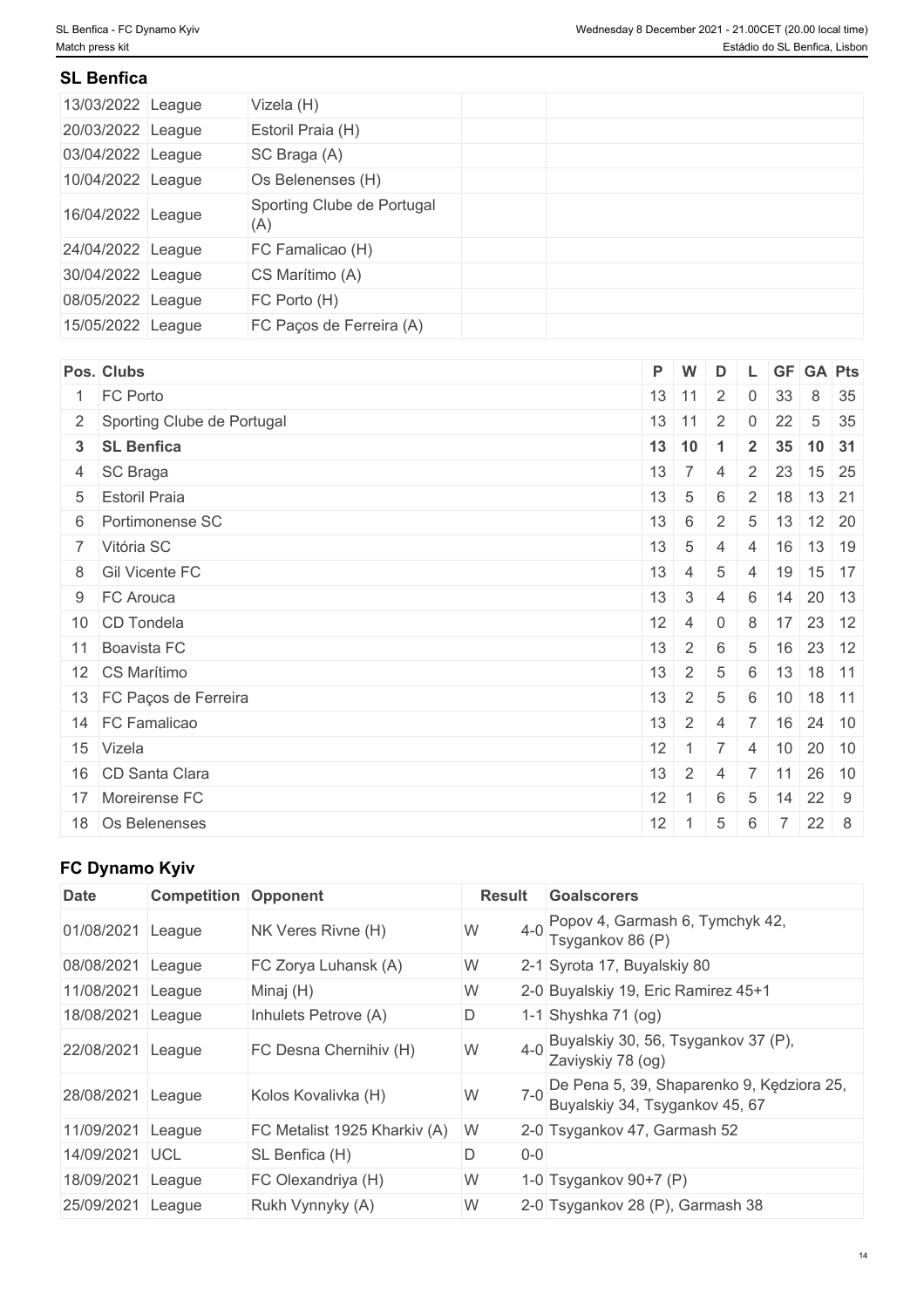| FC Dynamo Kyiv    |                              |    |         |                                                                |
|-------------------|------------------------------|----|---------|----------------------------------------------------------------|
| 29/09/2021 UCL    | FC Bayern München (A)        | L  | $0-5$   |                                                                |
| 03/10/2021 League | FC Shakhtar Donetsk (H)      | D  | $0-0$   |                                                                |
| 16/10/2021 League | FC Lviv (A)                  | W  | $4 - 1$ | Buyalskiy 38, Tsygankov 45+1, Garmash 58,<br>83                |
| 20/10/2021 UCL    | FC Barcelona (A)             | L  | $0 - 1$ |                                                                |
| 24/10/2021 League | Dnipro-1 (H)                 | W  |         | 2-0 Tsygankov 50, Garmash 70                                   |
| 27/10/2021 Cup    | FC Mariupol (A)              | W  |         | 2-1 Verbič 16, Shabanov 34                                     |
| 30/10/2021 League | FC Mariupol (A)              | W  |         | 3-2 Sydorchuk 6, 68, Shaparenko 29                             |
| 02/11/2021 UCL    | FC Barcelona (H)             | L  | $0 - 1$ |                                                                |
| 06/11/2021 League | FC Vorskla Poltava (H)       | L  |         | 1-2 Vitinho 90+5                                               |
| 19/11/2021 League | FC Chornomorets Odesa (A)    | W  | $6 - 1$ | Buyalskiy 27, 58 (P), Vitinho 30, 37,<br>Garmash 48, Kulach 82 |
| 23/11/2021 UCL    | FC Bayern München (H)        | L. |         | 1-2 Garmash 70                                                 |
| 27/11/2021 League | Minaj (A)                    | W  |         | 2-0 Tsygankov 12 (P), Shaparenko 90+6                          |
| 04/12/2021 League | NK Veres Rivne (A)           | W  |         | 3-0 Verbič 21, 61, Tsygankov 65                                |
| 08/12/2021 UCL    | SL Benfica (A)               |    |         |                                                                |
| 12/12/2021 League | FC Zorya Luhansk (H)         |    |         |                                                                |
| 26/02/2022 League | Inhulets Petrove (H)         |    |         |                                                                |
| 05/03/2022 League | FC Desna Chernihiv (A)       |    |         |                                                                |
| 12/03/2022 League | Kolos Kovalivka (A)          |    |         |                                                                |
| 19/03/2022 League | FC Metalist 1925 Kharkiv (H) |    |         |                                                                |
| 02/04/2022 League | FC Olexandriya (A)           |    |         |                                                                |
| 09/04/2022 League | Rukh Vynnyky (H)             |    |         |                                                                |
| 16/04/2022 League | FC Shakhtar Donetsk (A)      |    |         |                                                                |
| 23/04/2022 League | FC Lviv (H)                  |    |         |                                                                |
| 30/04/2022 League | Dnipro-1 (A)                 |    |         |                                                                |
| 07/05/2022 League | FC Mariupol (H)              |    |         |                                                                |
| 14/05/2022 League | FC Vorskla Poltava (A)       |    |         |                                                                |
| 21/05/2022 League | FC Chornomorets Odesa (H)    |    |         |                                                                |

| Pos. Clubs                  |              | P W                                        | $\overline{D}$ |                | L GF GA Pts                 |       |      |
|-----------------------------|--------------|--------------------------------------------|----------------|----------------|-----------------------------|-------|------|
| <b>FC Shakhtar Donetsk</b>  |              | $17$ 14 2                                  |                |                | 47                          |       | 9 44 |
| 2 FC Dynamo Kyiv            |              | $17$ 14 2                                  |                |                | 46                          |       | 8 44 |
| 3 Dnipro-1                  |              | $17$ 12 1                                  |                | 4              | 32 17 37                    |       |      |
| 4 FC Zorya Luhansk          |              | $17$ 11                                    | $\overline{2}$ | $\overline{4}$ | 36                          | 18 35 |      |
| 5 FC Vorskla Poltava        |              | $17$ 9                                     | 5              |                | $3 \mid 29 \mid 17 \mid 32$ |       |      |
| 6 FC Olexandriya            |              | $17 \mid 7 \mid$                           | 5 <sup>5</sup> |                | $5 \mid 18 \mid 14 \mid 26$ |       |      |
| 7 FC Desna Chernihiv        |              | $17 \mid 7 \mid$                           | 4              | 6              | 21 25 25                    |       |      |
| 8 NK Veres Rivne            |              | $17 \quad 6$                               | -4             |                | $7$ 14 19 22                |       |      |
| 9 Kolos Kovalivka           |              | $17 \quad 6$                               | 3 <sup>3</sup> |                | 8 12 22 21                  |       |      |
| 10 FC Metalist 1925 Kharkiv | $17 \quad 6$ |                                            |                |                | $10$ 16 27 19               |       |      |
| 11 Rukh Vynnyky             | 16           | 4 5                                        |                |                | $7 \mid 15 \mid 20 \mid 17$ |       |      |
| 12 FC Lviv                  |              | $17 \mid 4 \mid 4$                         |                |                | $9$ 13 29 16                |       |      |
| 13 FC Chornomorets Odesa    |              | $17 \mid 2 \mid$                           | 5 <sub>1</sub> |                | $10$ 18 39 11               |       |      |
| 14 Inhulets Petrove         | 16           | $2 \mid 4 \mid 10 \mid 11 \mid 27 \mid 10$ |                |                |                             |       |      |
| 15 Minaj                    |              | $17$ 1 7                                   |                |                | $9 \mid 11 \mid$            | 28 10 |      |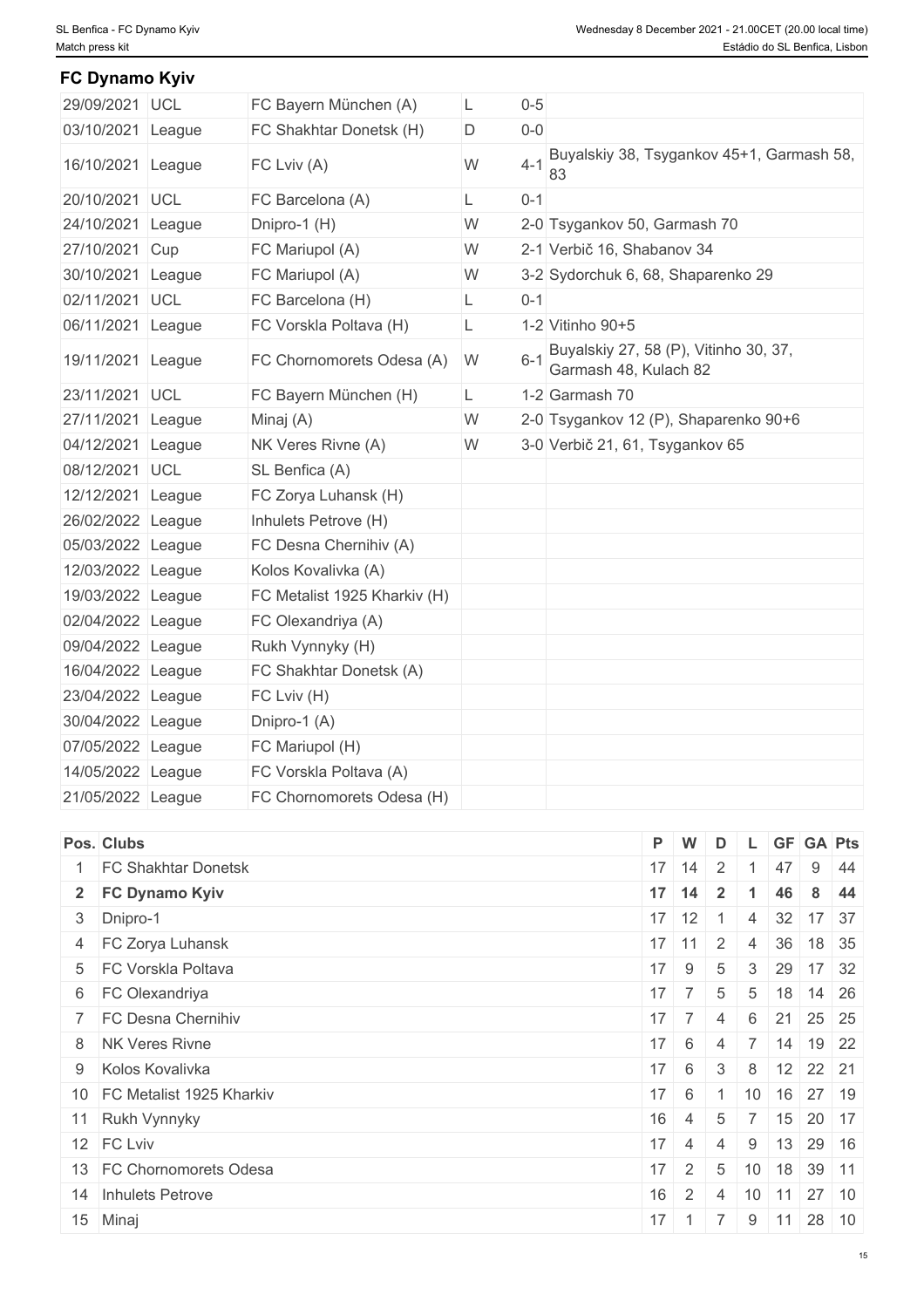| Pos. Clubs     |  | P W D L GF GA Pts               |  |  |  |
|----------------|--|---------------------------------|--|--|--|
| 16 FC Mariupol |  | $17$   2   2   13   21   41   8 |  |  |  |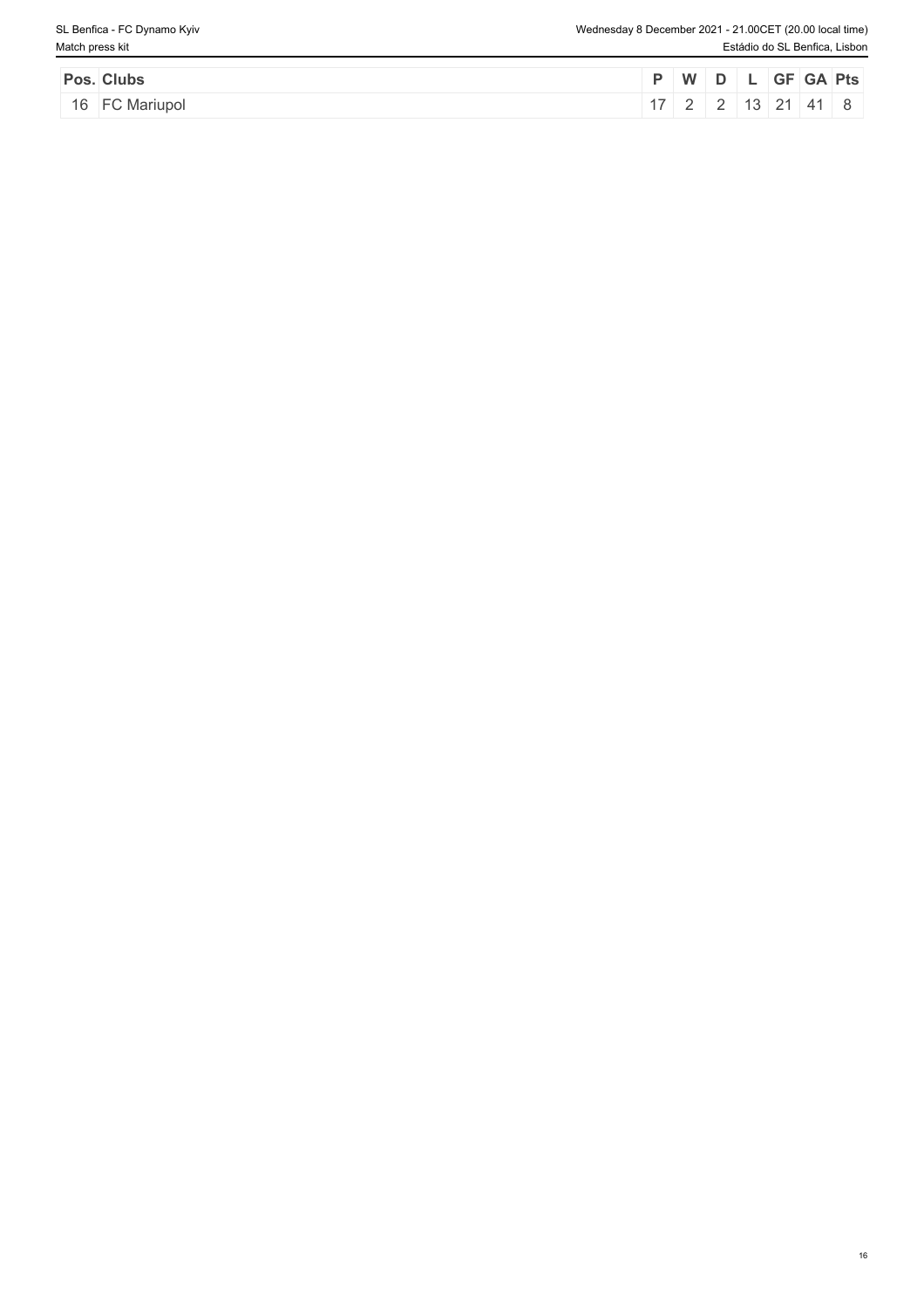# **Match-by-match lineups**

# **SL Benfica**

# **UEFA Champions League - Third qualifying round**

# (04/08/2021)

# **FC Spartak Moskva 0-2 SL Benfica**

**Goals:** 0-1 Rafa Silva 51, 0-2 Gilberto 74

**SL Benfica:** Vlachodimos, Grimaldo (84 Gil Dias), Verissimo, Vertonghen, Seferović (37 Gonçalo Ramos), Diogo Gonçalves (65 Gilberto), João Mário, Pizzi (65 Everton), Rafa Silva (83 Taarabt), Weigl, Otamendi

# (10/08/2021)

**SL Benfica 2-0 FC Spartak Moskva** (agg: 4-0)

**Goals:** 1-0 João Mário 58, 2-0 Gigot 90+2 (og)

**SL Benfica:** Vlachodimos, Grimaldo, Verissimo, Vertonghen (46 Morato), Diogo Gonçalves (77 Gilberto), João Mário, Pizzi (64 Everton), Rafa Silva (86 Taarabt), Weigl, Otamendi, Gonçalo Ramos (64 Yaremchuk)

# **Play-off**

(18/08/2021)

# **SL Benfica 2-1 PSV Eindhoven**

**Goals:** 1-0 Rafa Silva 10, 2-0 Weigl 42, 2-1 Gakpo 51

**SL Benfica:** Vlachodimos, Grimaldo, Verissimo, Yaremchuk (71 Gonçalo Ramos), Diogo Gonçalves (71 André Almeida), João Mário (86 Taarabt), Pizzi (71 Meïté), Rafa Silva, Weigl (71 Everton), Otamendi, Morato

# (24/08/2021)

## **PSV Eindhoven 0-0 SL Benfica** (agg: 1-2)

**SL Benfica:** Vlachodimos, Gilberto (61 André Almeida), Grimaldo, Verissimo, Yaremchuk (61 Gonçalo Ramos), João Mário (74 Everton), Rafa Silva (74 Meïté), Weigl, Otamendi, Taarabt (54 Vertonghen), Morato

# **Group stage**

# **Group E**

| <b>Club</b>           |  |  | Pid W D L GF GA Pts         |  |
|-----------------------|--|--|-----------------------------|--|
| FC Bayern München     |  |  | 5 5 0 0 19 3 15             |  |
| <b>FC Barcelona</b>   |  |  | $5$   2   1   2   2   6   7 |  |
| <b>SL Benfica</b>     |  |  | $5$   1   2   2   5   9   5 |  |
| <b>FC Dynamo Kyiv</b> |  |  | 50114191                    |  |

# **Matchday 1** (14/09/2021)

# **FC Dynamo Kyiv 0-0 SL Benfica**

**SL Benfica:** Vlachodimos, Gilberto (59 Lazaro), Grimaldo, Vertonghen, Everton (59 Radonjić), Yaremchuk (59 Nuñez), João Mário (85 Taarabt), Rafa Silva (90 Pizzi), Weigl, Otamendi, Morato

# **Matchday 2** (29/09/2021)

#### **SL Benfica 3-0 FC Barcelona**

**Goals:** 1-0 Nuñez 3, 2-0 Rafa Silva 69, 3-0 Nuñez 79 (P)

**SL Benfica:** Vlachodimos, Grimaldo (75 André Almeida), Verissimo, Vertonghen, Nuñez (86 Gonçalo Ramos), Yaremchuk (75 Taarabt), João Mário, Lazaro (46 Gilberto), Rafa Silva (86 Pizzi), Weigl, Otamendi

# **Matchday 3** (20/10/2021)

#### **SL Benfica 0-4 FC Bayern München**

**Goals:** 0-1 Sané 70, 0-2 Everton 80 (og) , 0-3 Lewandowski 82, 0-4 Sané 84

**SL Benfica:** Vlachodimos, Grimaldo, Verissimo, Vertonghen, Nuñez (81 Gonçalo Ramos), Yaremchuk (76 Everton), João Mário (81 Taarabt), Rafa Silva (81 Pizzi), Weigl, Otamendi, André Almeida (40 Diogo Gonçalves)

# **Matchday 4** (02/11/2021)

#### **FC Bayern München 5-2 SL Benfica**

**Goals:** 1-0 Lewandowski 26, 2-0 Gnabry 32, 2-1 Morato 38, 3-1 Sané 49, 4-1 Lewandowski 61, 4-2 Nuñez 74, 5-2 Lewandowski 84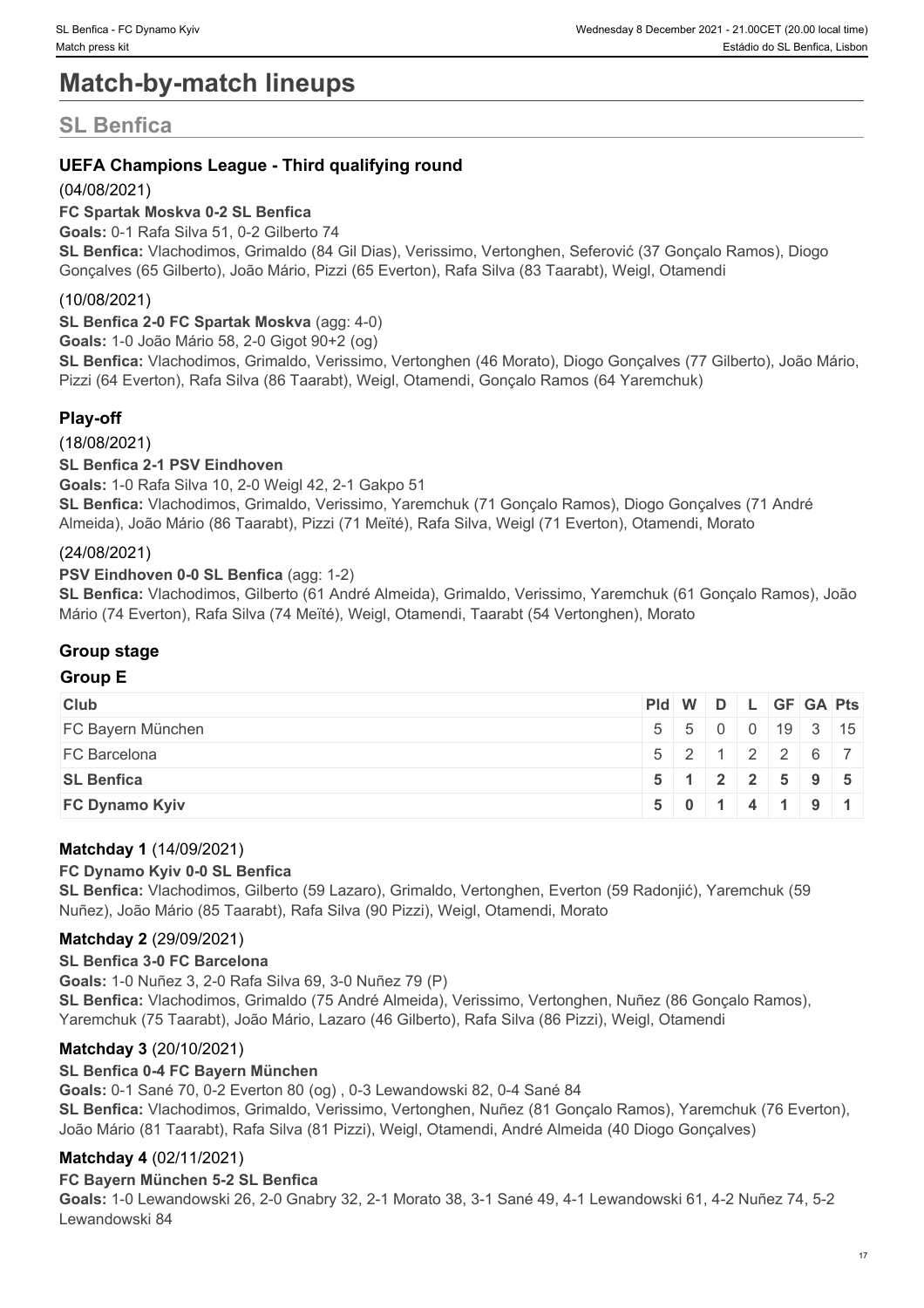**SL Benfica:** Vlachodimos, Gilberto, Grimaldo (77 Gonçalo Ramos), Verissimo, Vertonghen, Everton (64 Diogo Gonçalves), Meïté, Yaremchuk (64 Nuñez), João Mário (77 Paulo Bernardo), Pizzi (64 Rafa Silva), Morato

# **Matchday 5** (23/11/2021)

# **FC Barcelona 0-0 SL Benfica**

**SL Benfica:** Vlachodimos, Gilberto, Grimaldo (81 Seferović), Vertonghen, Everton (70 Pizzi), Yaremchuk (59 Nuñez), João Mário (59 Taarabt), Rafa Silva (70 Lazaro), Weigl, Otamendi, André Almeida

## **Matchday 6** (08/12/2021)

SL Benfica-FC Dynamo Kyiv

# **FC Dynamo Kyiv**

# **UEFA Champions League - Group stage**

# **Matchday 1** (14/09/2021)

## **FC Dynamo Kyiv 0-0 SL Benfica**

**FC Dynamo Kyiv:** Boyko, Sydorchuk, Shaparenko, De Pena (76 Verbič), Tsygankov (76 Karavaev), Mykolenko, Zabarnyi, Buyalskiy , Syrota, Shkurin (59 Garmash), Kędziora

## **Matchday 2** (29/09/2021)

## **FC Bayern München 5-0 FC Dynamo Kyiv**

**Goals:** 1-0 Lewandowski 12 (P) , 2-0 Lewandowski 27, 3-0 Gnabry 68, 4-0 Sané 74, 5-0 Choupo-Moting 87 **FC Dynamo Kyiv:** Bushchan, Sydorchuk, Shaparenko (46 Shepeliev), Shabanov , De Pena, Tsygankov (70 Karavaev), Mykolenko, Andriyevskiy, Garmash (70 Supryaha), Tymchyk (46 Kędziora), Zabarnyi

## **Matchday 3** (20/10/2021)

#### **FC Barcelona 1-0 FC Dynamo Kyiv**

**Goals:** 1-0 Piqué 36

**FC Dynamo Kyiv:** Bushchan, Sydorchuk, Shaparenko, De Pena (61 Vitinho ), Tsygankov (85 Karavaev), Mykolenko, Zabarnyi, Buyalskiy (85 Eric Ramirez), Syrota, Supryaha (61 Garmash), Kędziora (78 Tymchyk)

## **Matchday 4** (02/11/2021)

#### **FC Dynamo Kyiv 0-1 FC Barcelona**

**Goals:** 0-1 Fati 70 **FC Dynamo Kyiv:** Bushchan, Sydorchuk, Shaparenko (81 Shepeliev), De Pena (77 Verbič), Tsygankov, Garmash (71 Vitinho ), Karavaev, Zabarnyi, Buyalskiy (81 Lednev), Syrota, Kędziora (77 Tymchyk)

#### **Matchday 5** (23/11/2021)

#### **FC Dynamo Kyiv 1-2 FC Bayern München**

**Goals:** 0-1 Lewandowski 14, 0-2 Coman 42, 1-2 Garmash 70 **FC Dynamo Kyiv:** Bushchan, Sydorchuk, Shaparenko, De Pena (46 Garmash), Tsygankov, Mykolenko, Zabarnyi, Buyalskiy , Syrota, Shkurin (46 Vitinho ), Kędziora (76 Karavaev)

# **Matchday 6** (08/12/2021)

SL Benfica-FC Dynamo Kyiv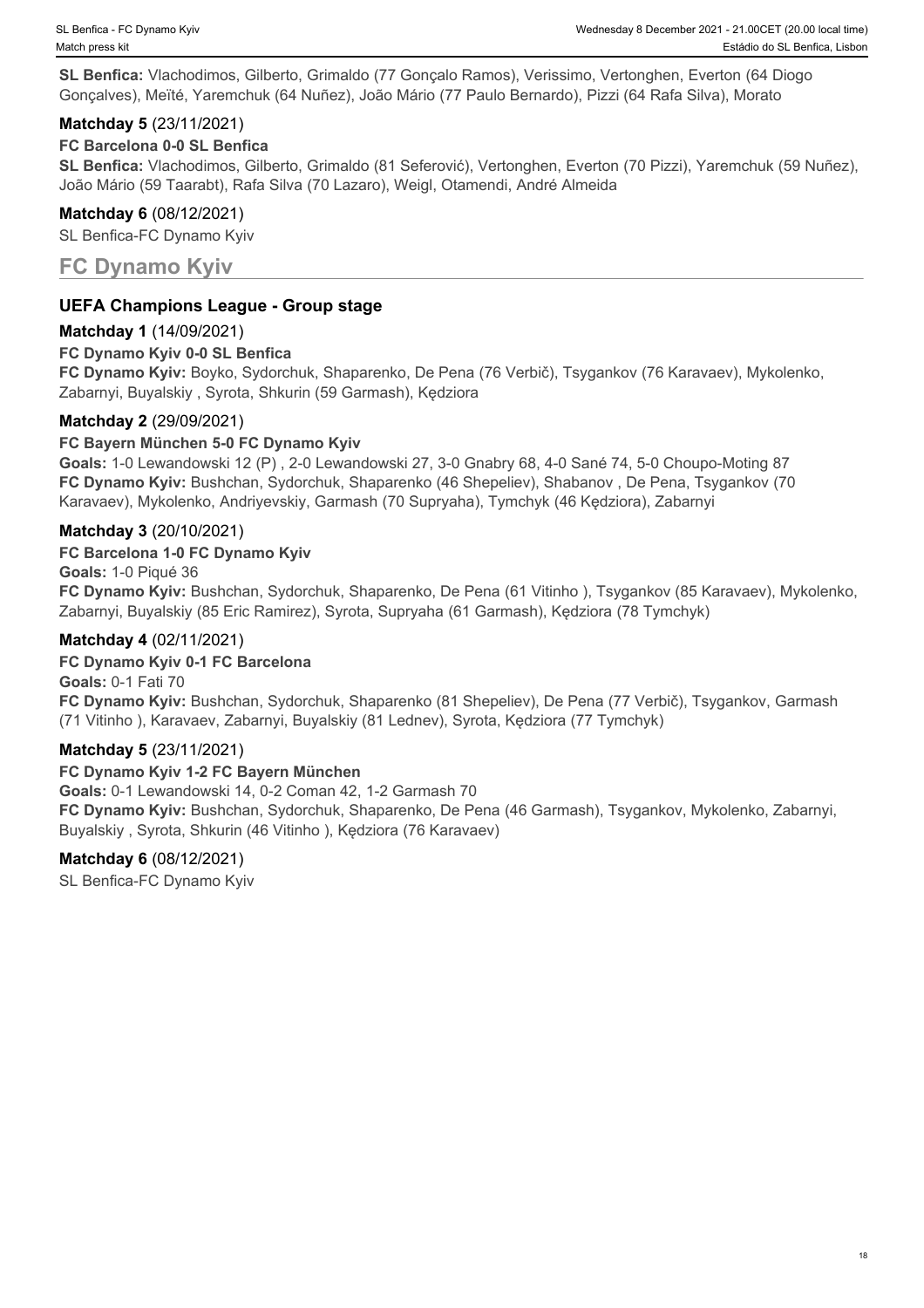# **Competition facts**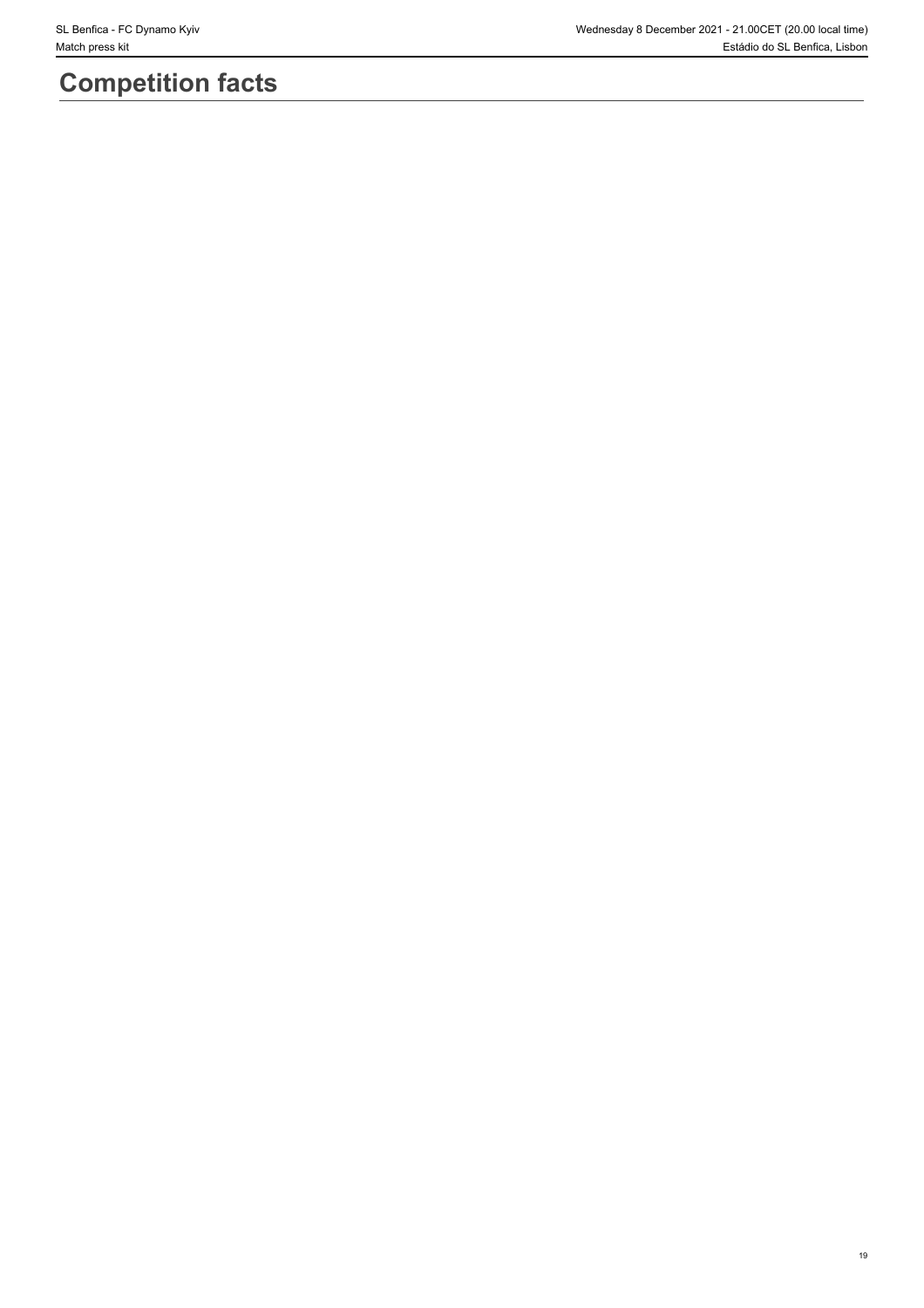# **Team facts**

**SL Benfica Formed:** 1904 **Nickname:** As Águias (The Eagles)

# **UEFA club competition honours (runners-up in brackets)**

• European Cup (2): 1961, 1962, (1963), (1965), (1968), (1988), (1990) • UEFA Cup/UEFA Europa League: (1983), (2013), (2014)

**Domestic honours (most recent triumph in brackets)**

League title: 37 (2019) Portuguese Cup: 26 (2017)

# **Ten-year European record (UEFA Champions League unless indicated otherwise)**

**2020/21:** UEFA Europa League round of 32 (having transferred from UEFA Champions League third qualifying round) **2019/20:** UEFA Europa League round of 32 (having transferred from UEFA Champions League group stage) **2018/19:** UEFA Europa League quarter-finals (having transferred from UEFA Champions League group stage) **2017/18:** group stage **2016/17:** round of 16 **2015/16:** quarter-finals **2014/15:** group stage **2013/14:** UEFA Europa League runners-up (having transferred from UEFA Champions League group stage) **2012/13:** UEFA Europa League runners-up (having transferred from UEFA Champions League group stage) **2011/12:** quarter-finals

#### **Records**

#### **UEFA club competition**

• Biggest home win **10-0:** Benfica v Stade Dudelange 05/10/65, European Champion Clubs' Cup preliminary round second leg

• Biggest away win **0-8:** Stade Dudelange v Benfica 30/09/65, European Champion Clubs' Cup preliminary round first leg

• Heaviest home defeat

**1-5:** Benfica v Manchester United 09/03/66, European Champion Clubs' Cup quarter-finals second leg **0-4:** Benfica v Bayern München 20/10/21, UEFA Champions League group stage

• Heaviest away defeat **7-0:** Celta Vigo v Benfica 25/11/99, UEFA Cup third round first leg

#### **UEFA Champions League (group stage to final only)**

• Biggest home win **3-0** three times, most recently v Barcelona 29/09/21, group stage

• Biggest away win **0-2** three times, most recently v Dynamo Kyiv 19/10/16, group stage

• Heaviest home defeat **0-4:** Benfica v Bayern München (see above)

• Heaviest away defeat **5-0:** Basel v Benfica 27/09/17, group stage

**FC Dynamo Kyiv Formed:** 1927 **Nickname:** Bilo-Syni (White-Blues)

**UEFA club competition honours (runners-up in brackets)**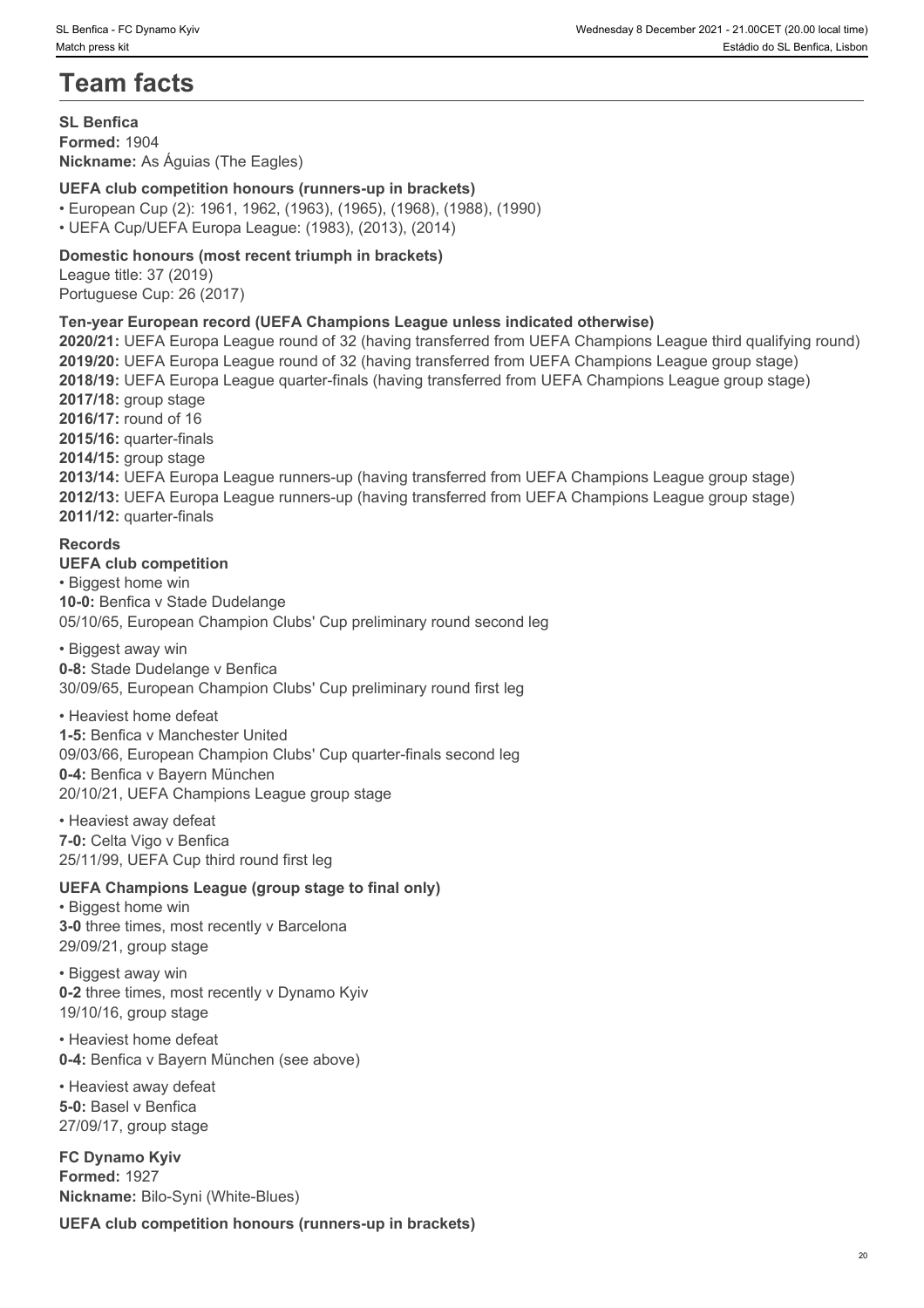• UEFA Cup Winners' Cup (2): 1975, 1986

• UEFA Super Cup (1): 1975, (1986)

#### **Domestic honours (most recent triumph in brackets)**

League title: 29 (2021) National cup: 22 (2021)

## **Ten-year European record (UEFA Champions League unless indicated otherwise)**

**2020/21:** UEFA Europa League round of 16 (having transferred from UEFA Champions League group stage) **2018/12: Perfect CDynamo Kyv**<br> **2019/2019/20: 2019/20: 1975, 1986**<br> **2019/2019/2019/2019/20: 1975, 1986**<br> **2020/21: DEFA Super Cup (1): 1975, 1986**<br> **2020/21: DEFA Europa League cound of 16 (having transferred from UEFA C** round) **2018/19:** UEFA Europa League round of 16 (having transferred from UEFA Champions League play-offs) **2017/18:** UEFA Europa League round of 16 (having transferred from UEFA Champions League third qualifying round) **2016/17:** group stage **2015/16:** round of 16 **2014/15:** UEFA Europa League quarter-finals **2013/14:** UEFA Europa League round of 32 **2012/13:** UEFA Europa League round of 32 (having transferred from UEFA Champions League group stage) **2012/13:** UEFA Cup workers (2011-12: 1975, 1986<br> **LUEFA Cup Winners' Cup (2): 1975, 1986**<br> **LUEFA Cup Winners' Cup (2): 1975, 1986**<br> **During Cup (2): 1975, 1986**<br> **League title: 29 (2021)**<br> **League title: 29 (2021)**<br> **Req** 

## **Records**

round)

## **UEFA club competition**

• Biggest home win **8-0:** Dynamo Kyiv v Barry Town

22/07/98, UEFA Champions League first qualifying round first leg

• Biggest away win **1-6:** Coleraine v Dynamo Kyiv 02/09/65, UEFA Cup Winners' Cup preliminary round first leg **0-5:** Beşiktaş v Dynamo Kyiv 14/03/87, European Champion Clubs' Cup quarter-final first leg

• Heaviest home defeat **0-5:** Dynamo v Chelsea 14/03/19, UEFA Europa League round of 16 second leg

• Heaviest away defeat **5-0** three times, most recently v Bayern München 29/09/21, UEFA Champions League group stage

# **UEFA Champions League (group stage to final only)**

• Biggest home win **6-0:** Dynamo Kyiv v Beşiktaş 06/12/16, group stage

• Biggest away win **0-4:** Barcelona v Dynamo Kyiv 05/11/97, group stage

• Heaviest home defeat **0-4:** Dynamo Kyiv v Barcelona 24/11/20, group stage

• Heaviest away defeat **5-0** twice, most recently v Bayern München (see above)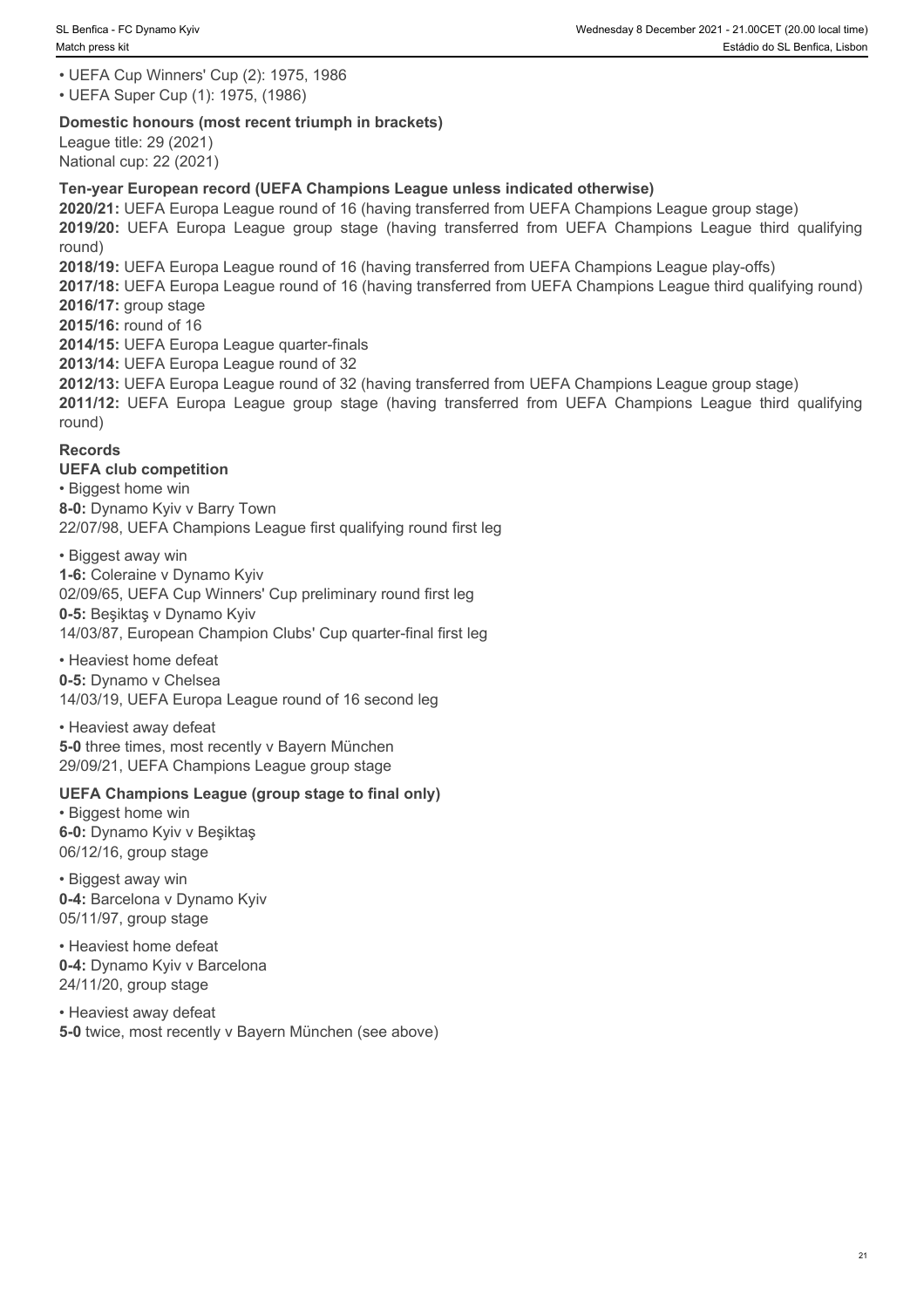# **Legend**

# **ALL-TIME STATISTICS**

The all-time record of the competing clubs in UEFA club competition.

**UEFA club competition:** These are the official statistics considered valid for communicating official records in UEFA club competition defined as European Champion Clubs' Cup, UEFA Champions League, UEFA Europa League, UEFA Cup Winner's Cup UEFA Super Cup, UEFA Intertoto Cup and European/South American Cup. Matches in the Inter-Cities Fairs Cup and the 1972 Super Cup are not included as they were not held under UEFA auspices, while the FIFA Club World Cup is excluded.

## **Match officials**

**UCL:** Total matches officiated in the UEFA Champions League from 1992/93 season, group stage to final only. Matches where the official has acted as the fourth official are not included in these statistics. These are the official statistics considered valid for communicating official records.

**UEFA:** Total matches officiated in UEFA club competition including all qualifying round matches. Matches where the official has acted as the fourth official are not included in these statistics. These are the official statistics considered valid for communicating official records.

# **Competitions**

**ECCC**: European Champion Clubs' Cup **UECL**: UEFA Europa Conference League

## **Club competitions National team competitions**

**UCL**: UEFA Champions League **EURO**: UEFA European Football Championship **UEL**: UEFA Europa League **CONFCUP**: FIFA Confederations Cup **UCUP**: UEFA Cup **U21FRIE**: Under-21 friendly internationals **UCWC**: UEFA Cup Winners' Cup **U21**: UEFA European Under-21 Championship **SCUP**: UEFA Super Cup **U17**: UEFA Under-17 Championship **UIC**: UEFA Intertoto Cup **U16**: UEFA European Under-16 Championship **ICF**: Inter-Cities Fairs Cup **U19**: UEFA Under-19 Championship **WC**: FIFA World Cup **FRIE**: Friendly internationals **U18**: UEFA European Under-18 Championship **WWC**: FIFA Women's World Cup **WEURO**: UEFA European Women's Championship **Other abbreviations**

# **Competition stages**

| F: Final                      | <b>GS:</b> Group stage             | (aet): After extra time                            | pens: Penalties               |
|-------------------------------|------------------------------------|----------------------------------------------------|-------------------------------|
| <b>GS1: First group stage</b> | <b>GS2: Second group stage</b>     | No.: Number                                        | og: Own goal                  |
| 3QR: Third qualifying round   | <b>R1:</b> First round             | ag: Match decided on away                          | P: Penalty                    |
| R2: Second round              | <b>R3:</b> Third round             | qoals                                              | agg: Aggregate                |
| <b>R4: Fourth round</b>       | <b>PR:</b> Preliminary round       | <b>PId:</b> Matches played                         | <b>AP:</b> Appearances        |
| <b>SF: Semi-finals</b>        | <b>QF: Quarter-finals</b>          | <b>Pos.: Position</b>                              | <b>Comp.: Competition</b>     |
| R <sub>16</sub> : round of 16 | <b>QR:</b> Qualifying round        | <b>Pts: Points</b>                                 | D: Drawn                      |
| <b>R32: Round of 32</b>       | <b>1QR:</b> First qualifying round | R: Sent off (straight red card) DoB: Date of birth |                               |
| <b>1st: first leg</b>         | <b>2QR:</b> Second qualifying      | <b>Res.: Result</b>                                | <b>ET:</b> Extra Time         |
|                               | round                              | sg: Match decided by silver                        | <b>GA:</b> Goals against      |
| 2nd: second leg               | <b>FT:</b> Final tournament        | goal                                               | t: Match decided by toss of a |
| PO: Play-off                  | <b>ELITE:</b> Elite round          |                                                    | coin                          |
| Rep: Replay                   | 3rdPO: Third-place play-off        | <b>GF:</b> Goals for                               | W: Won                        |
| PO - FT: Play-off for Final   | <b>GS-FT:</b> Group stage – final  | gg: Match decided by golden Y: Booked              |                               |
| Tournament                    | tournament                         | qoal                                               | $L:$ Lost                     |
|                               |                                    | Y/R: Sent off (two yellow                          | <b>Nat.: Nationality</b>      |
|                               |                                    | cards)                                             | N/A: Not applicable           |
|                               |                                    | f: Match forfeited                                 |                               |

# **Statistics**

**-**: Denotes player substituted **+**: Denotes player introduced

**\***: Denotes player sent off **+/-**: Denotes player introduced and substituted